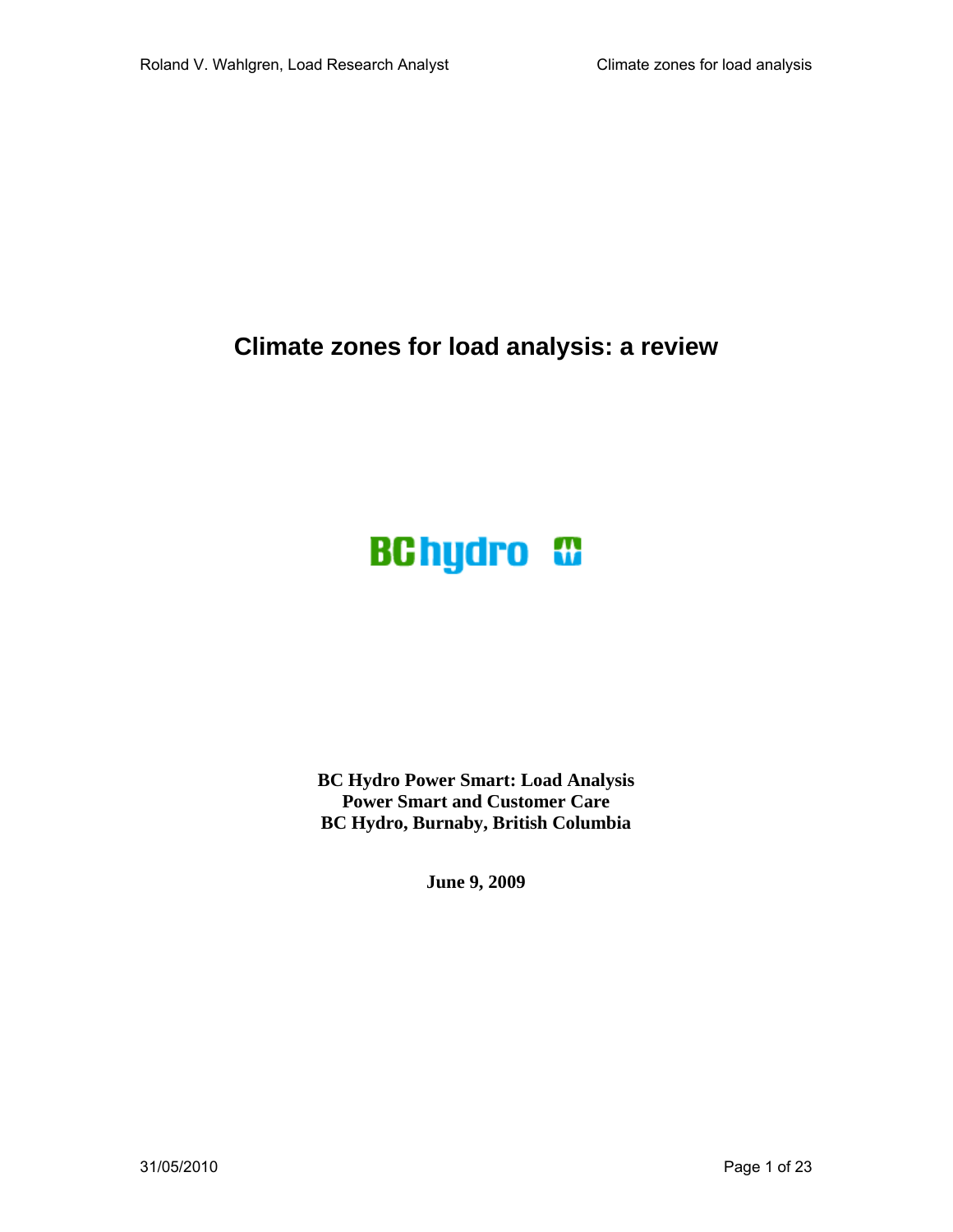# **Climate zones for load analysis: a review**

# *Introduction*

Electrical utilities know from experience that load demand is weather dependent. Whether or not climate zones are needed for load analysis depends on the physical geography of the territory served by a utility. British Columbia, served by BC Hydro, has three to over a dozen major climate zones depending on the purpose of the zoning.

The purpose of this paper is to review the use of climate zones for load analysis by other electrical utilities. The review includes climate classification for building energy codes because of that field's direct link to energy demand by building occupants.

The reason for this review is to provide a foundation for Hydro's load analysts to evaluate the appropriateness of their current use of zones and weather/climate data. The Hydro load analysis team is interested in adopting innovative, scientifically sound methods for improving the quality of analyses.

The scientific basis for thermal energy demand is discussed in the Appendix.

# *Climate zones for load analysis at BC Hydro*

For substation load forecasts, weather effects are treated as short term factors with ambient temperature regarded as influencing residential demand through space heating and cooling (BC Hydro, 2007). Commercial and industrial demand is regarded as relatively insensitive to weather events. Distribution planning places minor importance on wind and sunshine hours as weather variables. Sunshine hours are, however, related to solar heating gain and indoor lighting use.

Four climate zones with representative weather stations (Table 1) are used for load analysis (Yu, 2007). These zones correspond to BC Hydro's billing regions. A typical meteorological year (TMY) was constructed using the rank and median method with hourly weather data from Environment Canada. Weather variables included wind speed, dry bulb temperature, total cloud opacity, and wind direction. Yu stated, however, "…weather related demand for electricity is driven mostly by temperature". Rank and median was applied only to temperature.

| Table 1. Climate zones for load analysis at BC Hydro (from information in Yu, 2007) |                                       |
|-------------------------------------------------------------------------------------|---------------------------------------|
| <b>Climate zone</b>                                                                 | <b>Representative weather station</b> |
| Metro Region                                                                        | Vancouver International Airport       |
| Vancouver Island                                                                    | Victoria International Airport        |
| Northern Region                                                                     | <b>Prince George Airport</b>          |
| Interior Region                                                                     | Kelowna / Kamloops Airports           |

Table 1: Climate zones for load analysis at BC Hydro (from information in Yu, 2007)

Building types are the starting point for analysing weather response as opposed to evaluating only temperature response (Nelson, 2003b). Figure 1 illustrates this paradigm.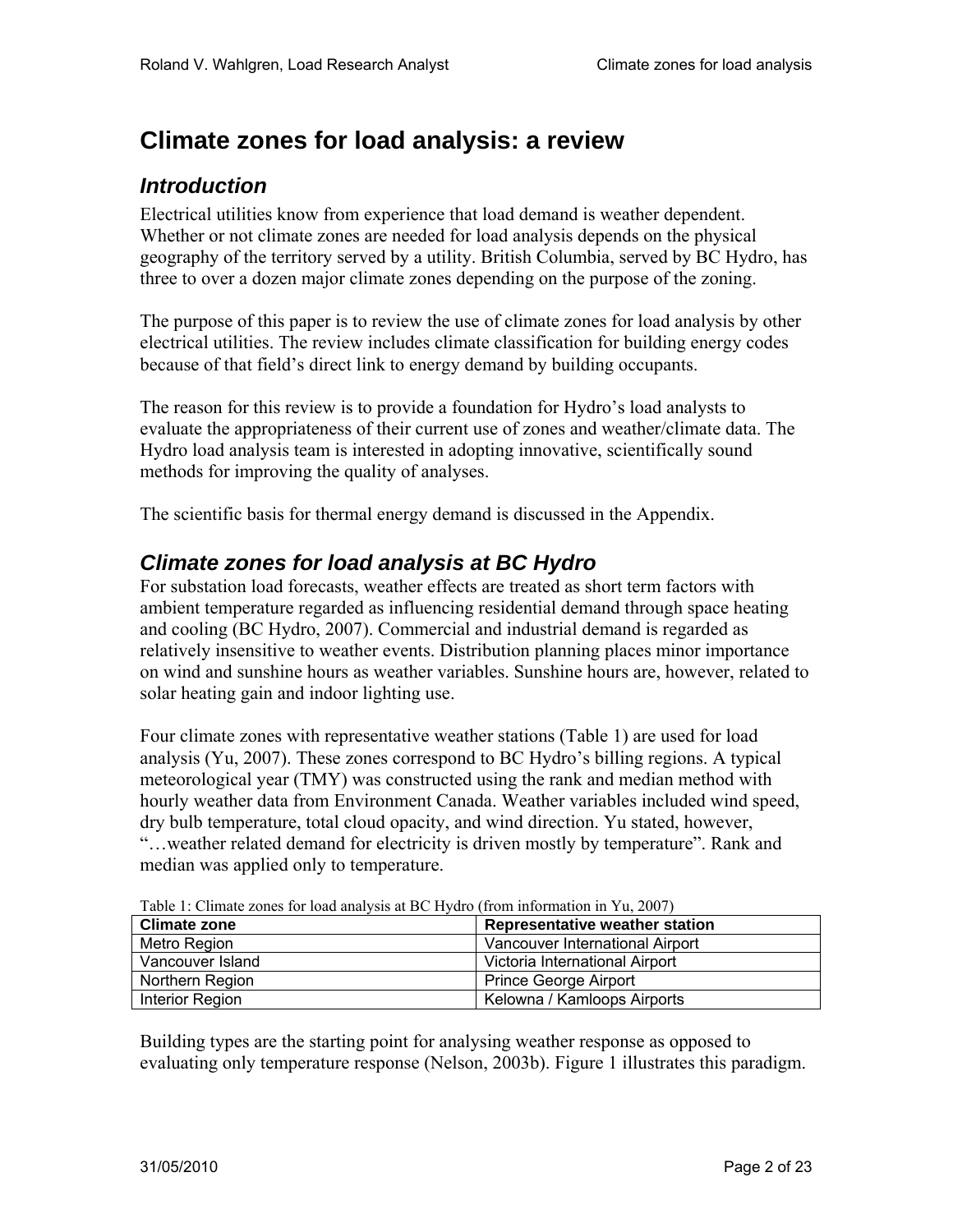

**Figure 1: A model for analysing weather response creating demand in an electrical utility distribution system—building type starting point (based on Nelson, 2003b; 2004). SFD = Single family dwelling** 

At BC Hydro, one of the uses for load analysis is to make utility peak load forecasts. The goal is to plan, build, and service customers during periods of highest demand (Nelson, 2003a). A simplified view of highest demand at Hydro is given in Table 2.

| <b>Account type</b> | <b>Basis for highest demand</b>                 |
|---------------------|-------------------------------------------------|
| Residential         | Electric space heaters, water heaters, lighting |
| Commercial          | Liahtina                                        |
| Industrial          | High operating level                            |

Table 2: Reasons for demand from BC Hydro's account types (from information in Nelson, 2003a, 2004)

BC Hydro segments residential data by region because the data is weather sensitive. In 2003, the Metro Region, with its representative weather station at Vancouver International Airport, accounted for 45% of the system load (Nelson, 2003a). Although hourly data is used most often, Hydro's load analysts recognize that equipment planning needs data from shorter periods than hourly (Nelson, 2004). Lags are important, with some being as long as several hours. Residential single family dwellings with electric space heat drive seasonal system peaks. These homes also usually have electric water heaters (Table 2). Seasonal lights contribute to a December peak. Peaks are noncoincident amongst buildings and substations and are consequently not possible to add to each other.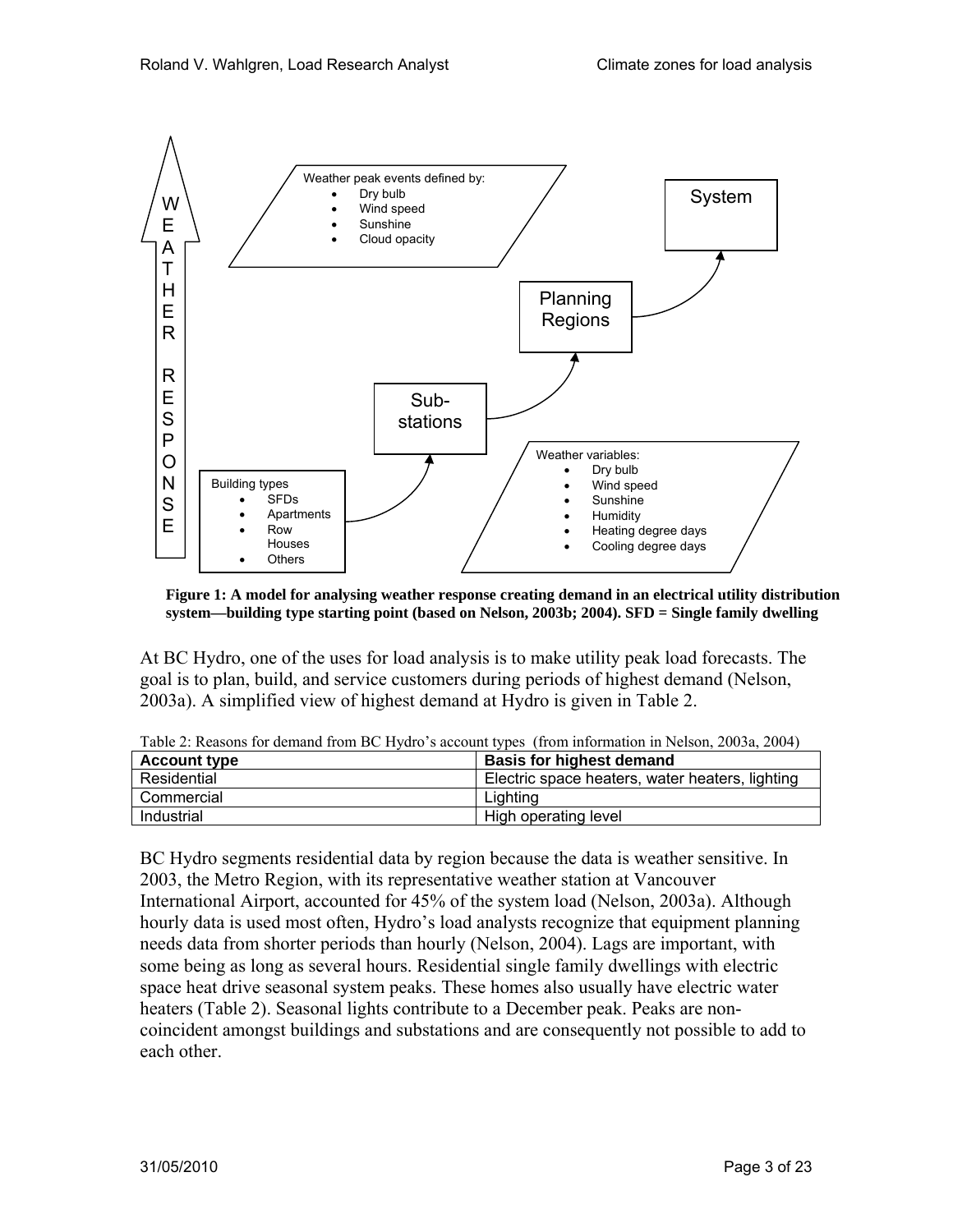Recent research at Hydro used cluster analysis to generate climate zones (Albrechtsen, 2009). Clustering used four years of hourly dry bulb temperature data from 47 weather stations to create ten weather regions.

# *Climate zones for electrical load or building energy analysis by other researchers*

Experiences of other researchers in the field of zoning for electrical load analyses are summarized in this section. Williamson (2003) observed that segmentation (zoning) bases should be objective, easy to determine, stable over time, and group customers with similar loads together (stratification by climate zone). Furthermore, segmentation by geography should capture variations in load shapes, "…caused by weather differences in areas with diverse weather patterns." The number of segments is constrained by cost versus benefit considerations.

# **Zoning for load analysis**

## *California*

A California study of how residential demand response changes with temperature divided the state into four climate zones and assigned population weights to each zone (Herter and others, 2005). The zones are shown in Table 3.

| <b>Climate zone</b> | <b>Representative cities</b>    | <b>Statewide population weight</b> |
|---------------------|---------------------------------|------------------------------------|
| Coast               | Arcata, San Francisco,          | 12%                                |
|                     | Salinas, San Luis Obispo        |                                    |
| <b>Foothills</b>    | Santa Rosa, San Jose,           | 47%                                |
|                     | Oxnard, Long Beach, western     |                                    |
|                     | San Diego                       |                                    |
| Valley              | Chico, Stockton, Santa Clarita, | 29%                                |
|                     | Riverside, eastern San Diego    |                                    |
| Desert              | Redding, Fresno, Bakersfield,   | 10%                                |
|                     | Palm Springs                    |                                    |

Table 3: California climate zones for load analysis (from information in Herter and others, 2005)

## *Switzerland*

An artificial neural network for short term electrical load forecasting was set up using Swiss power system subareas corresponding to five geographical regions (Piras and others, 1996).

## *USA*

Lawrence Berkley National Laboratory researchers divided the continental USA into 42 climate zones based on representative city HDD/CDD ratios, where HDD are heating degree days and CDD are cooling degree days, both relative to 65°F (Figure 2; Osborn and others, 1999). The climate zoning was done for a study of electrical demand from electrical appliances including space heaters, water heaters, and lighting. Two interesting findings of relevance to Hydro load analysts were: (1) warmer southern regions experience higher water usage (with implications for water heating) [this might be related to the use of evaporative coolers (swamp coolers), according to Dennis Nelson, personal communication] and (2) households in cooler, northern regions heat their water to a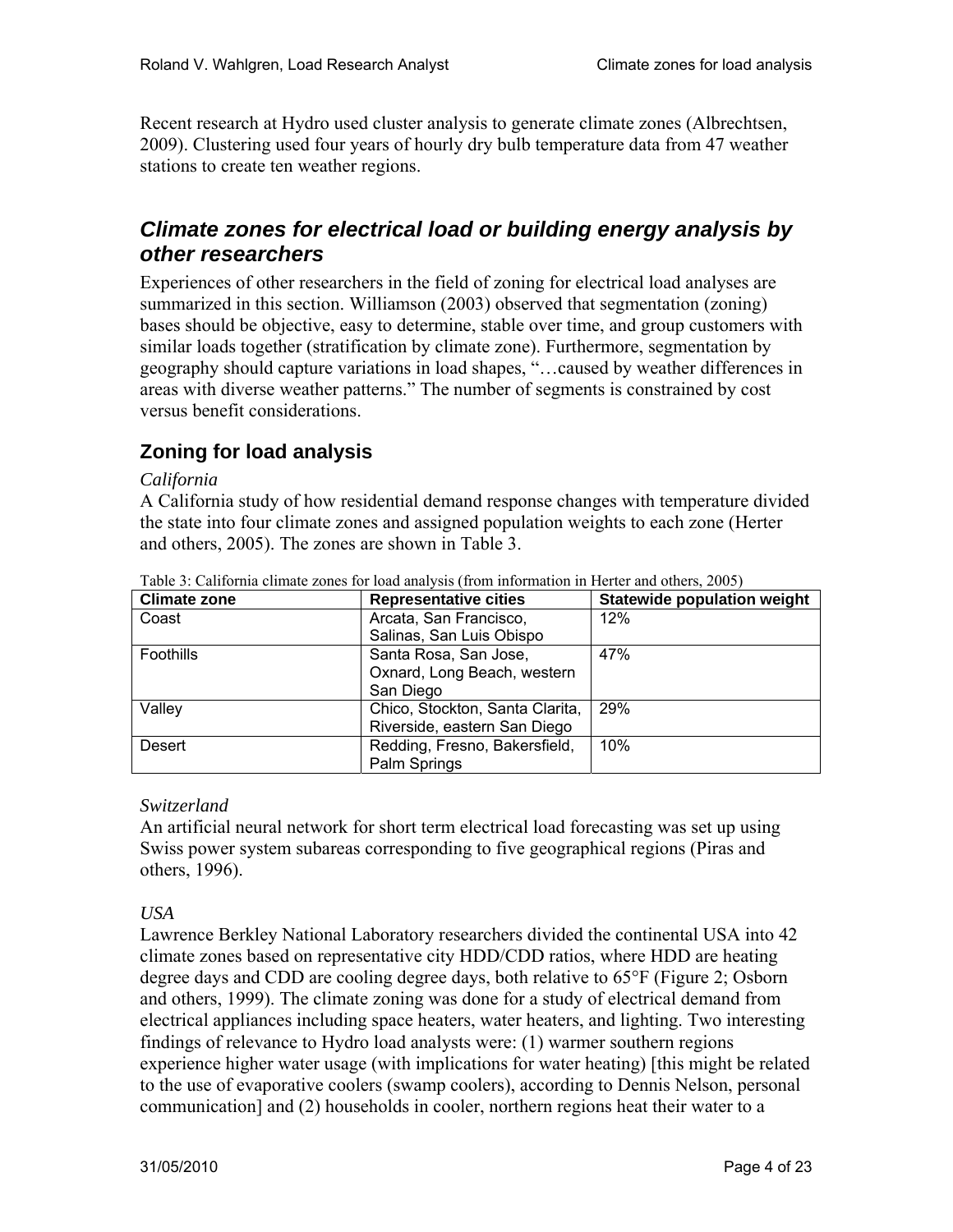higher average temperature [Inlet water is colder; when mixing water to get comfortable temperature, more hot water has to be used (Dennis Nelson, personal communication)].



**Figure 2: Continental USA divided into 42 climate zones based on representative city HDD/CDD ratio (from Osborn and others, 1999)** 

# **Zoning for building energy codes**

#### *British Columbia*

The British Columbia Building Code (2003) considers the following weather variables: elevations, wind pressure, design temperature (2.5% and 1% for January; 2.5% for July dry bulb and coincident wet bulb), heating degree-days (HDD, 18°C), one day and 15 minute rainfalls, annual total precipitation, ground snow load (kPa), hourly wind pressures (1/10 kPa, 1/30 kPa, 1/100 kPa). Adjustments were made for the influence of elevation and known topographical effects. The Code noted also the following information:

- Wind and solar radiation affect the inside temperature of buildings;
- No adjustments were made for urban heat islands which may be  $1-2^{\circ}$ C milder than rural or airport sites;
- Heating systems are designed for the 2.5% January design temperature;
- "The rate of consumption of fuel or energy required to keep the interior of a small building at 21 °C when the outside air temperature is below 18 °C is roughly proportional to the difference between 18 °C and the outside temperature";
- Energy required is proportional to duration of cold spell;
- HDD accuracy is  $\pm$  100 HDD;
- Larger cities have HDD values 200 to 400 lower than the surrounding rural area;
- Annual precipitation values are an indicator of climate wetness; and
- Smooth normalized snow load values are  $\pm 20\%$ .

Design data is tabulated for 91 selected locations in BC.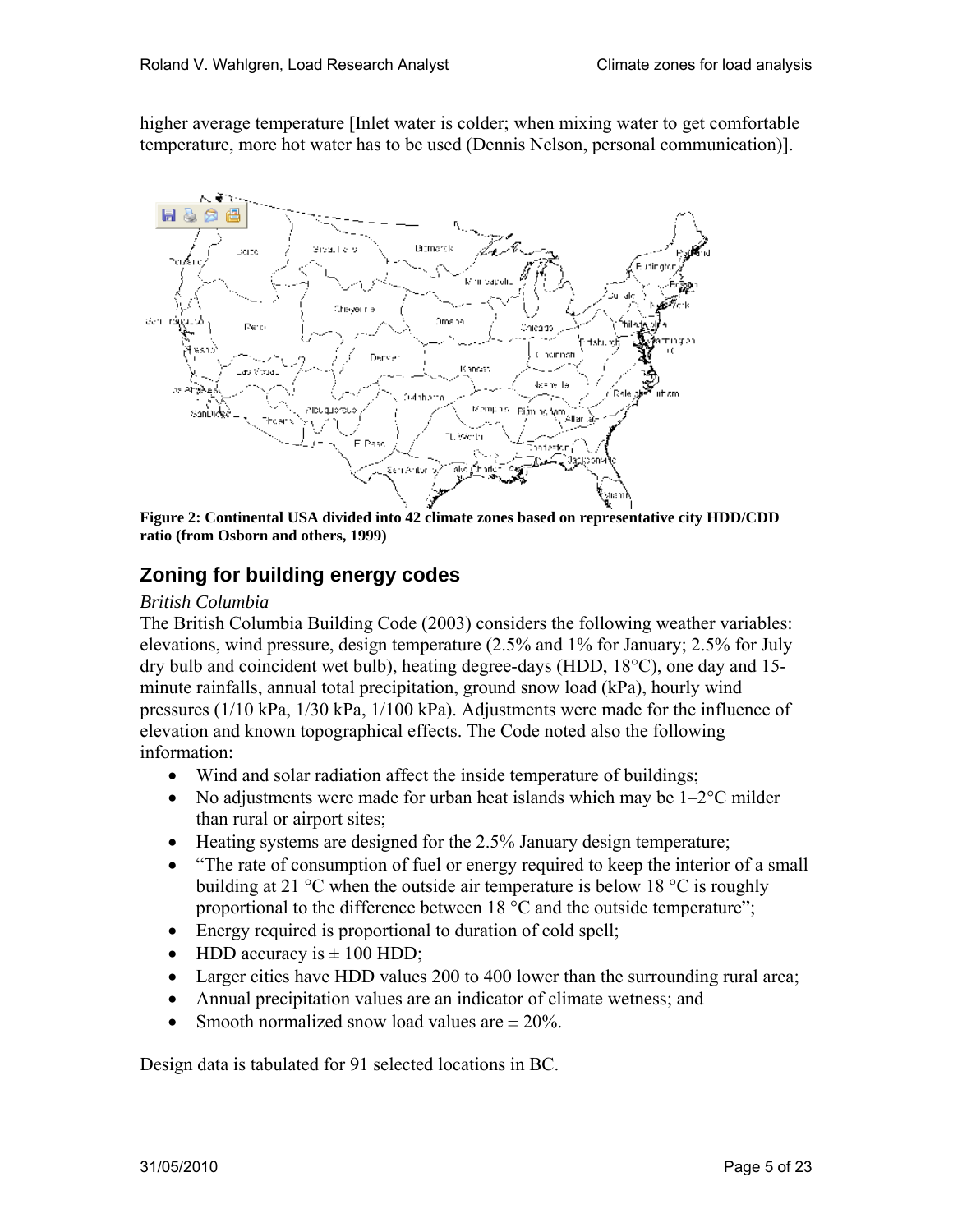#### *Canada*

Climate zones for Energy Star® products comprise four zones based on HDD (18°C, 30 year database; Natural Resources Canada, 2009). The zones are described in Table 4 and shown in Figure 3. Zones A, B, and C are found within BC. There are 48 locations listed in British Columbia (Table 5). Port Hardy was upgraded from zone B to A so that SW BC was kept as a contiguous zone.

| <b>Climate zone</b> | <b>HDD lower bound</b> | HDD upper bound |
|---------------------|------------------------|-----------------|
| A (warmest)         |                        | 3500            |
|                     | 3501                   | 5500            |
|                     | 5501                   | 8000            |
| D (coldest)         | 8000                   | -               |

Table 4: Climate zones for Energy Star® products (Natural Resources Canada, 2009)



# Map of Canada's climate zones

**Figure 3: Map of Canada's climate zones based on HDD (18°C) used by Natural Resources Canada in the Energy Star® program. Three of the four zones are in BC. Illustration is from Natural Resources Canada (2009)**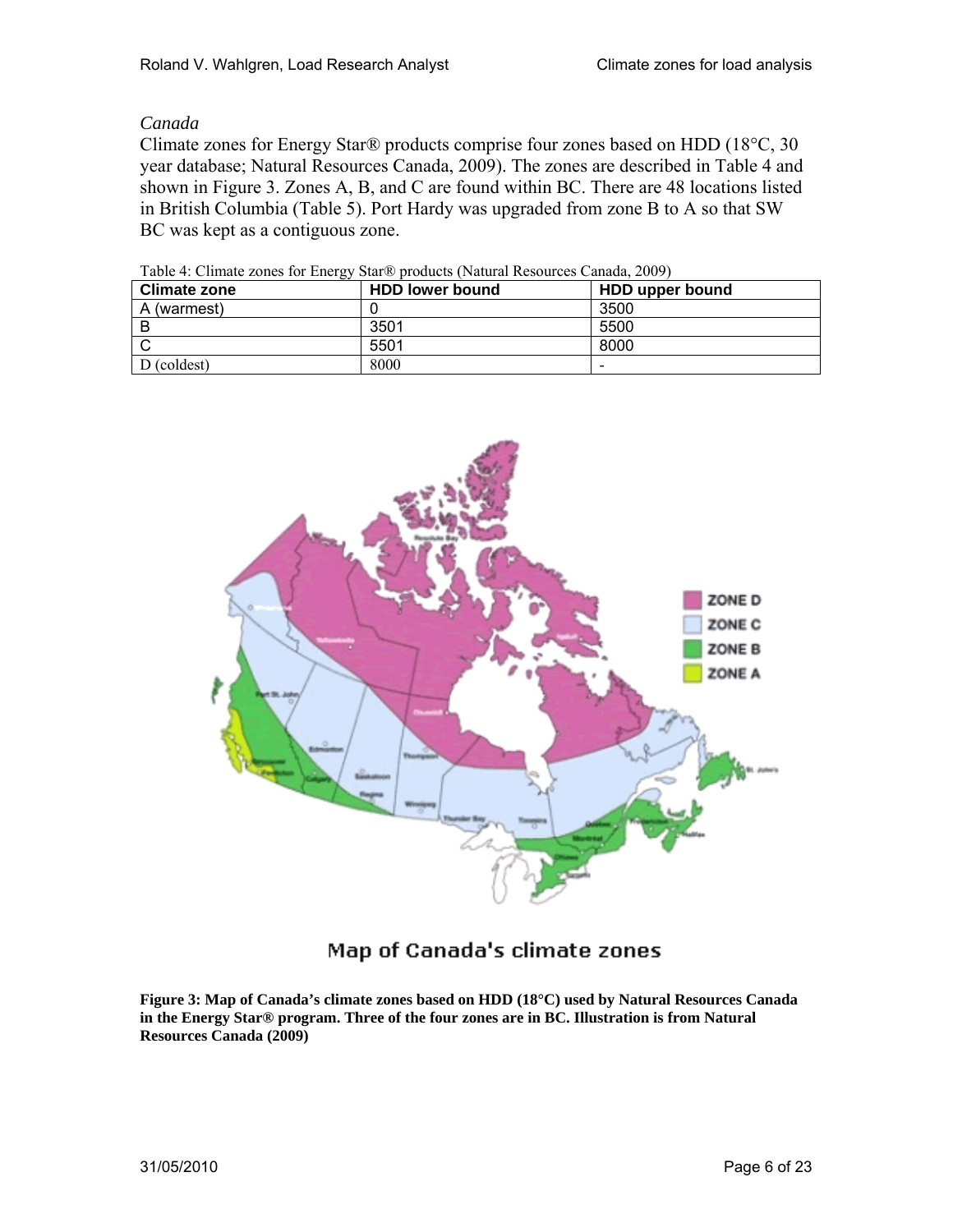Table 5: HDD for 48 locations in BC for Energy Star® reference (Natural Resources Canada, 2009)

| Location            | <b>Heating Degree Day Zone</b> |    |
|---------------------|--------------------------------|----|
| Abbotsford          | 2981                           | A  |
| Alert Bay           | 3459                           | A  |
| Atlin               | 6343                           | Ċ  |
| Bella Coola         | 3689                           | B  |
| Castlegar           | 3678                           | B  |
| Chilliwack          | 2833                           | A  |
| Comox               | 3083                           | A  |
| Cranbrook           | 4576                           | B  |
| Dawson Creek        | 5981                           | C  |
| Dease Lake          | 6845                           | C  |
| Estevan Point       | 3150                           | A  |
| Fort Nelson         | 6836                           | C  |
| Fort St. John       | 5847                           | C  |
| Golden              | 4886                           | B  |
| <b>Grand Forks</b>  | 3925                           | A  |
| Hope                | 3057                           | A  |
| Kamloops            | 3571                           | B  |
| Kelowna             | 3869                           | B  |
| Lillooet            | 3493                           | A  |
| Lytton              | 3309                           | A  |
| Mackenzie           | 5714                           | C  |
| <b>McBride</b>      | 4971                           | B  |
| Merritt             | 3994                           | B  |
| Merry Island        | 2726                           | A  |
| Nanaimo             | 3056                           | A  |
| Osoyoos             | 3210                           | A  |
| Penticton           | 3431                           | А  |
| Port Alberni        | 3173                           | A  |
| Port Hardy          | 3552                           | A* |
| <b>Powell River</b> | 3210                           | A  |
| Prince George       | 5132                           | B  |
| Prince Rupert       | 3967                           | B  |
| Princeton           | 4364                           | B  |
| Quesnel             | 4742                           | B  |
| Revelstoke          | 4148                           | B  |
| Salmon Arm          | 4044                           | B  |
| Sandspit            | 3531                           | B  |
| Smithers            | 5135                           | B  |
| Squamish            | 3366                           | A  |
| Stewart             | 4389                           | B  |
| Summerland          | 3525                           | B  |
| Terrace             | 4307                           | B  |
| Tofino              | 3236                           | A  |
| Vancouver           | 2927                           | A  |
| Vernon              | 3820                           | B  |
| Victoria            | 3041                           | A  |
| Whistler            | 4287                           | B  |
| Williams Lake       | 5073                           | B  |

\*This location has been placed in Zone A so that southwestern British Columbia can be one continuous zone.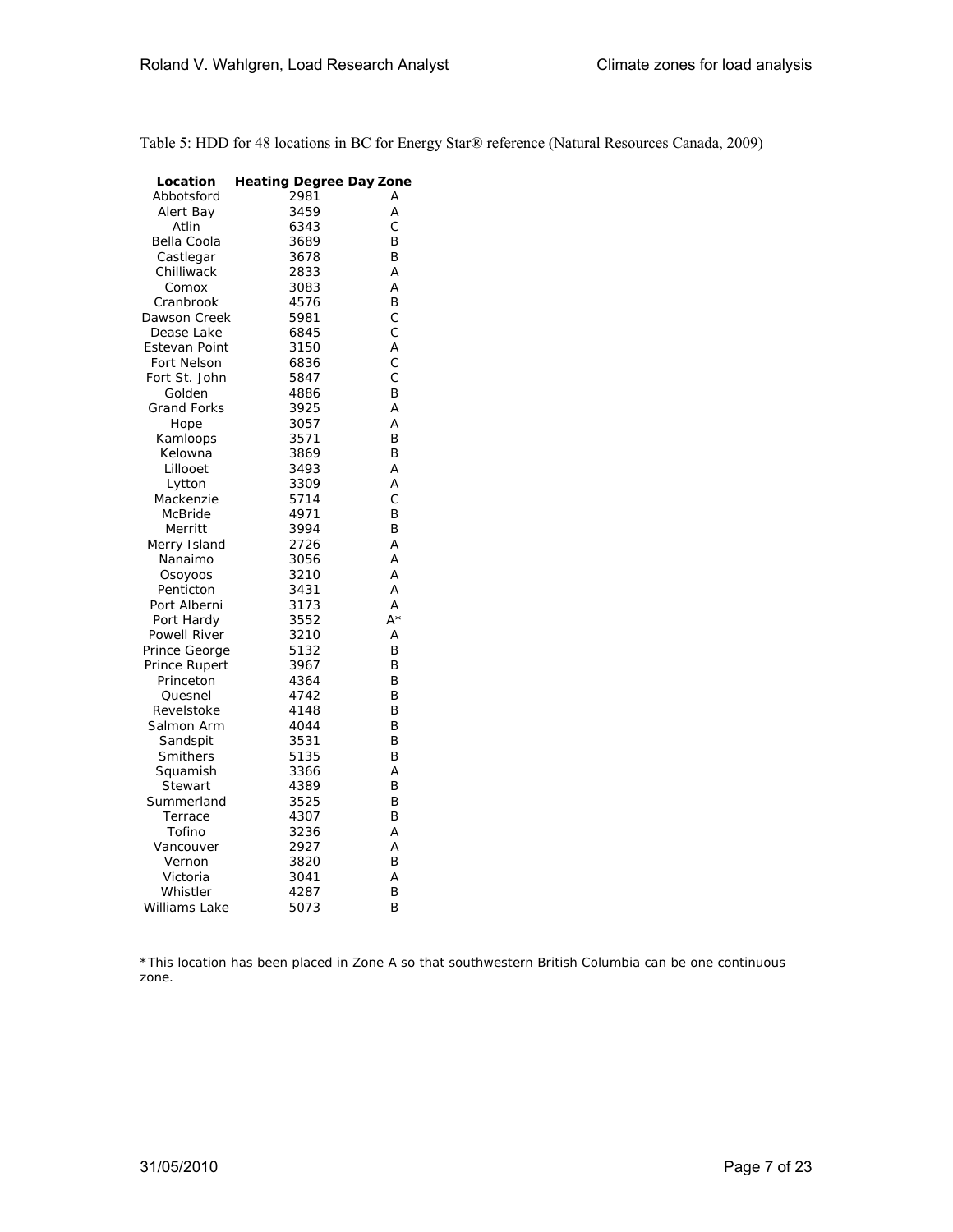An annual driving-rain index map of Canada, with three zones or exposure grading (sheltered, moderate, and severe) was discussed by Cornick and Rousseau (2003) as part of a document on severity of climate loads for moisture-related design of walls. Their paper contained information of value to load analysts, namely:

- Driving rain index = annual average wind speed  $\times$  average annual rainfall;
- Drying potential due to atmospheric moisture is related to cooling potential of evaporative cooling;
- Moisture index =  $f$  (Wetting index,  $(1 Drying index)$ );
- Outdoor temperature produces a thermal gradient across building walls which affects the air pressure differential across the building envelope. During cold weather, the temperature difference causes cold air infiltration through openings in the lower part of a building. Warm moist air flows out through openings at the top of a building (stack effect);
- Increasing HDD (18°C) is associated with increasing exposure of building walls to cold (duration and/or magnitude); and
- Wind affects the temperature of wall elements. An air pressure differential is created. Outdoor air may enter the wall assembly. This affects temperature distribution across the wall, in turn affecting infiltration/exfiltration patterns.

## *China*

Five cities were selected to represent five climatic zones for building energy research (Table 6). Climatic variables included dry bulb, wet bulb, solar radiation (global, direct, and diffuse), wind speed, and wind direction (Lam and others, 2005).

| <b>Climatic zone</b>       | Representative city |
|----------------------------|---------------------|
| Severe cold                | Harbin              |
| Cold                       | Beijing             |
| Hot summer and cold winter | Shanghai            |
| Mild                       | Kumina              |
| Hot summer and warm winter | Hong Kong           |

Table 6: Climate zones for building energy research in China (Lam and others, 2005)

*USA* 

Pacific Northwest National Laboratory reported on their work developing a new climate classification for building energy codes and standards (Figure 4; Briggs and others, 2002). Their report is a valuable reference, filled with practical information for load analysis teams needing to use climate zones. Essential insights and advice included:

- "Classifications are needed to help generalize knowledge and understanding and for communication with peers."
- "Any new system for handling climate needs to show substantial improvement over the currently used systems. In addition, any new classification must be at least roughly compatible with current climate-dependent requirements to enable straight-forward translation of current requirements that already enjoy consensus support."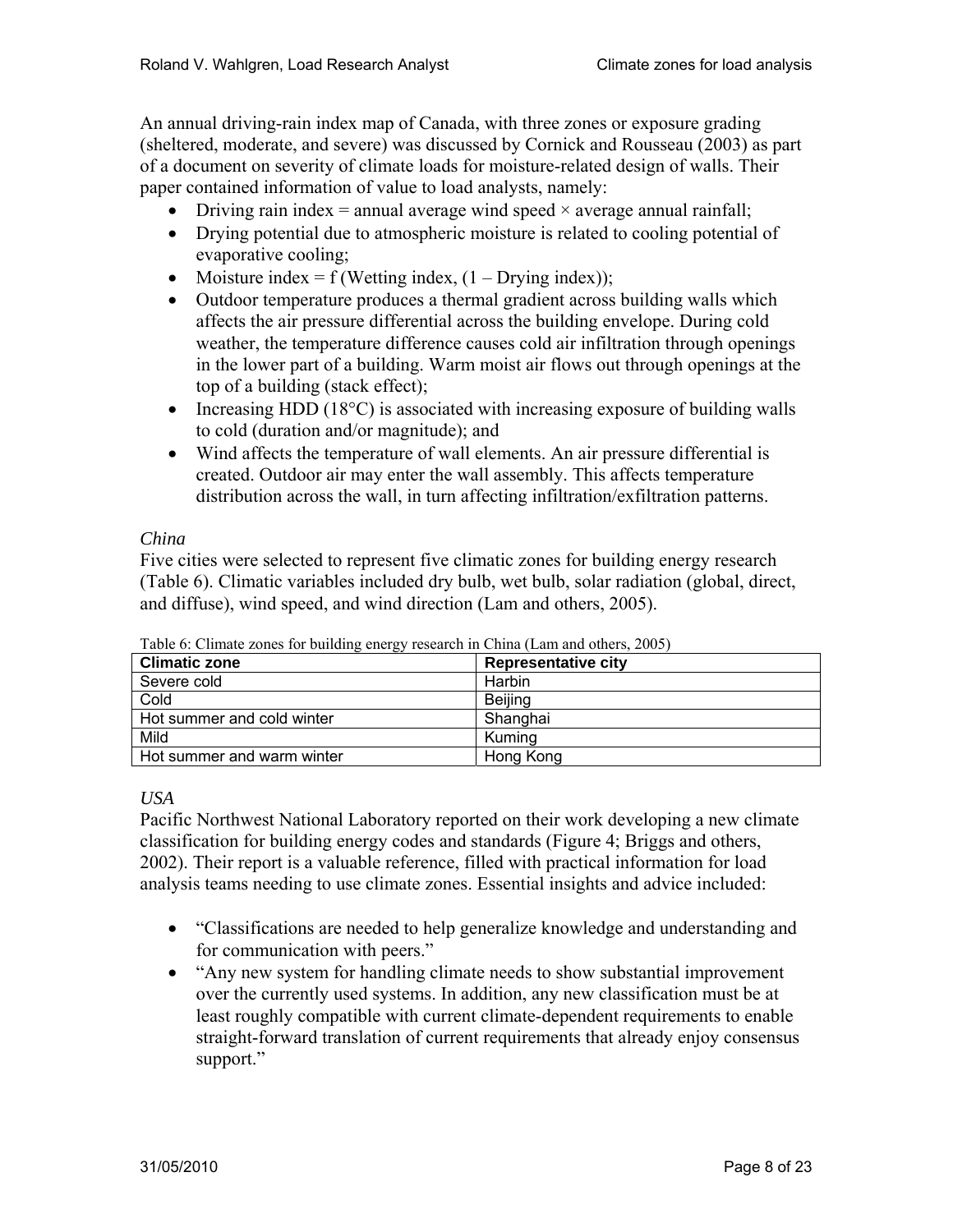• "It is not possible to develop a classification for something as complex and multidimensional as climate that will be ideal for all applications and all situations."



**Figure 4: Map of the USA showing new climate zone assignments (Briggs and others, 2002)**

Briggs' team employed hierarchical cluster analysis using climate indices tempered with subjective adjustments to preserve contiguous zones, alignment with pre-existing jurisdictional boundaries, and observing a target of 10 to 20 zones. Briggs emphasized that cluster analysis is a tool for grouping like observations, not an automated process.

A complete set of climate materials includes: maps, zone table, and tabulation of underlying climate criteria.

Elevation impact on climate remains a controversial topic in energy code development.

# *Climate and load research done without invoking zones*

Although the literature is sparse concerning climate zones in load research, there is a substantial body of work about the weather and climate effects on electrical load demand which does not invoke the use of climate zones. This section highlights interesting knowledge accumulated by other researchers some of which may be relevant to tasks facing BC Hydro's load analysts.

## **Artificial neural networks**

A number of articles discussed the use of artificial neural network (ANN) models for relating demand to weather events. The essential advantage of ANN is that real data can be used to train the model to improve prediction accuracy.

Fuzzy neural networks have been used for load forecasting with improved performance over ANN according to Mepokee and others (2004).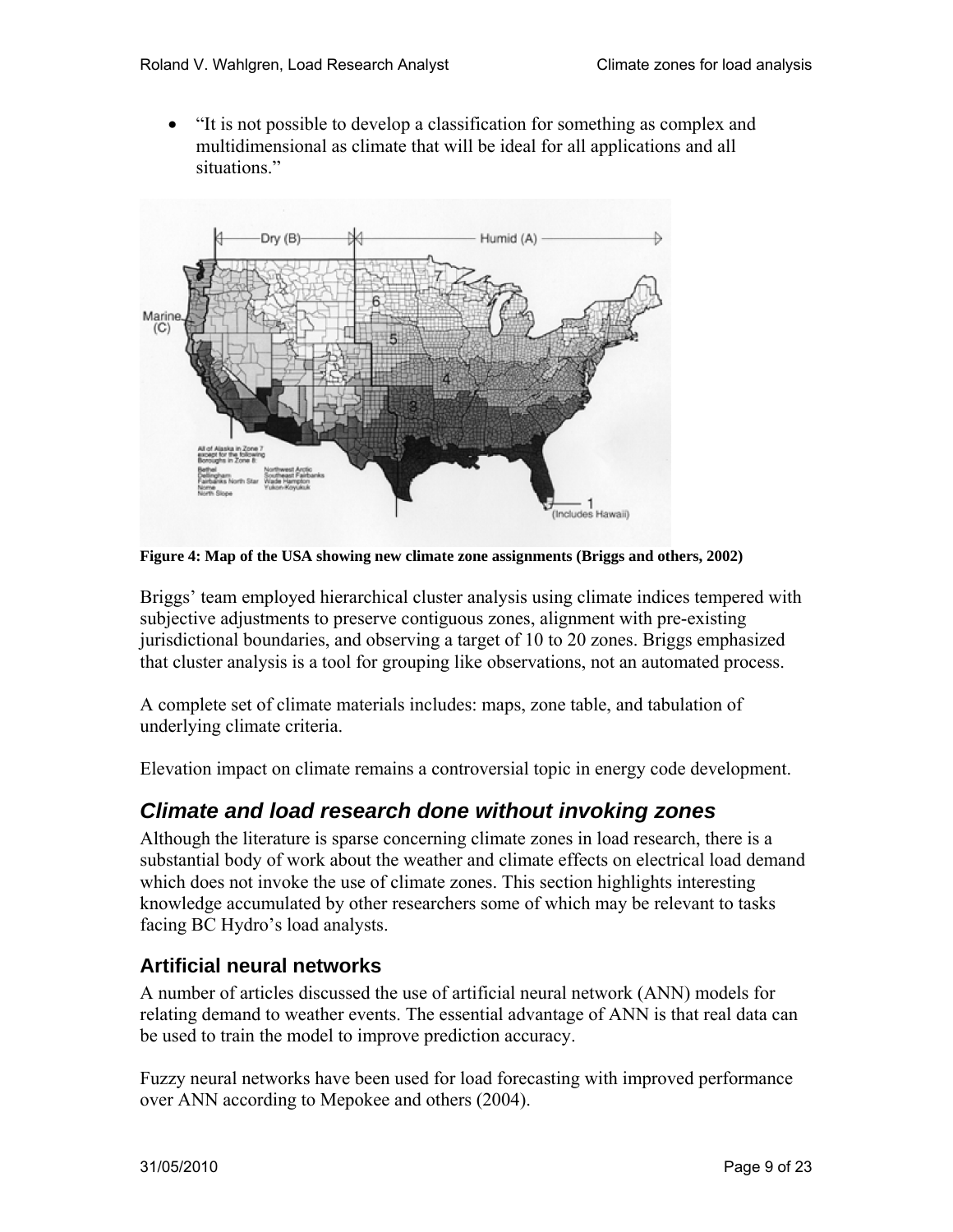#### *Iran*

Hayati and Shirvany (2007) and Yazdi (2009) discussed the use of ANN (multi-layer perceptron type) in Iran for short term load forecasting. Demand could be forecasted on an hourly basis for several days ahead. Weather variables included temperature, humidity, and wind speed. Month and day of week data were also included. Both linear and non-linear relationships can be modeled. Neural networks usually require normalized data for best performance.

## **Simple regression**

#### *Italy*

Gas demand, temperature, and seasonality in Italy were studied by Zanotti and others (2003). Although the study was for gas, not electricity, both supply energy for heating so the demand principles are similar. Five aspects of their report worth noting are:

- 1. Simple regression analyses modeled gas consumption versus temperature, rain, humidity, and pressure;
- 2. Heating degree-days (HDD) were introduced to "…better capture the non linearity (*sic*) behaviour of gas consumption";
- 3. Lagged weather variables were implemented;
- 4. Dummy variables were applied for daily, monthly, and holiday gas consumption patterns; and
- 5. An error term incorporated an autoregressive structure.

## **Multiple regression**

## *England and Wales*

Parametric multiple regression has an advantage over ANN because the relationship between weather variables and load demand can be explored—this was the opinion of Hor and others (2005). They worked with hourly demand data and supported the widespread view that "Temperature is the main driving factor for load forecasting..." Hor's team noted winter lighting and heating loads coincide with lower temperatures. In summer, air conditioning is used above a critical temperature. When air temperatures are between 14–17°C there is a 'dead zone' within which demand is not very responsive to temperature. Demand saturates at low temperatures. Demand is most sensitive to temperature in the spring and fall. In England and Wales, demand is not as sensitive during the extreme temperatures of summer and winter. Hor and colleagues claimed degree days are a better measure than straight temperature when seeking correlation with demand. Enthalpy latent days can be used to assess cooling load.

Hor and others (2005) did allow that other weather variables should be considered in load analyses. These include: mean monthly wind speed, mean monthly sunshine hours, and monthly rainfall. Hor and associates noticed that wind cools buildings, especially if they are wet. Furthermore: rainfall has a linear relationship to demand, especially for residential load; air-vented dryer load increases during high humidity periods; and an increase in cloud cover increases lighting demand.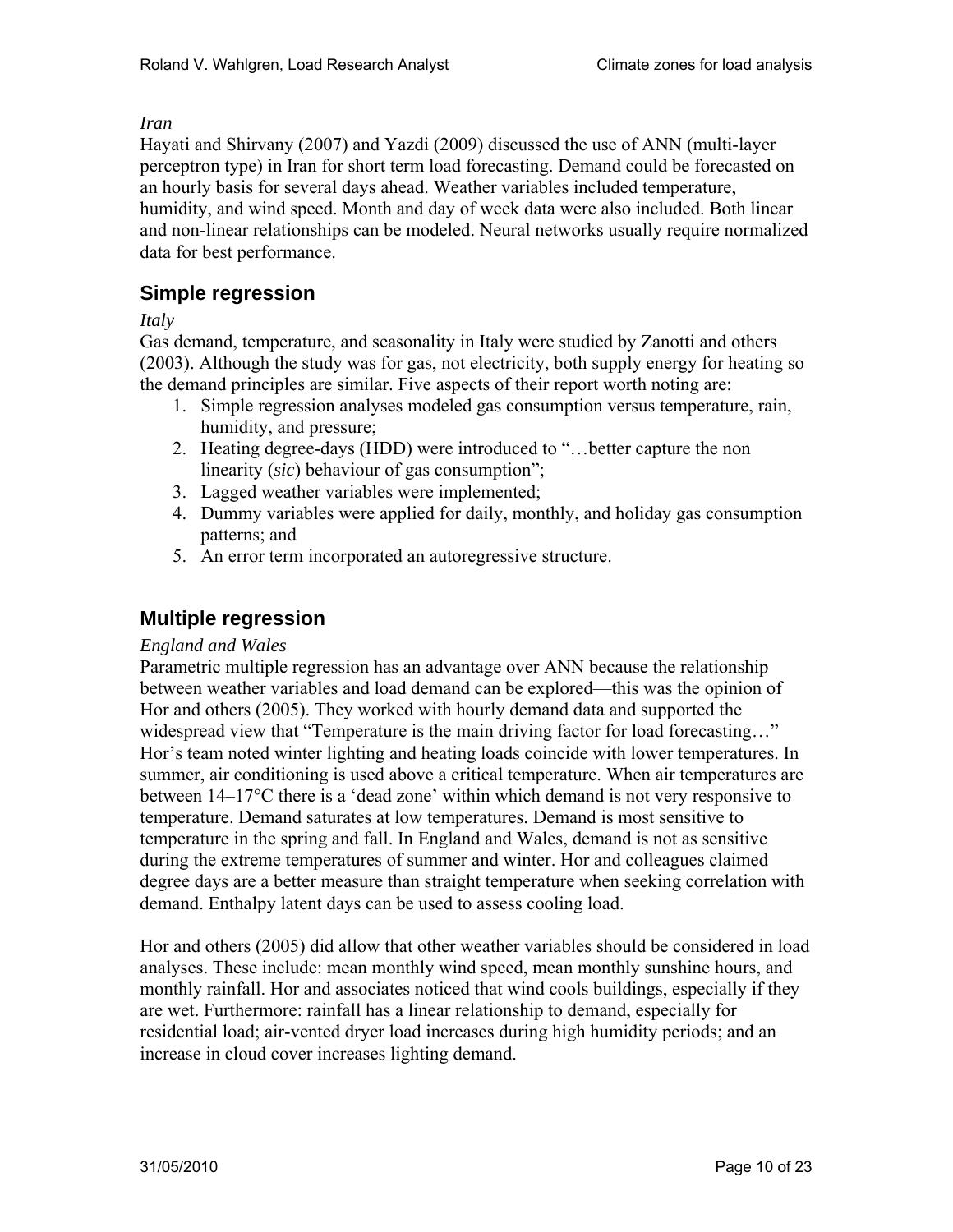## **Weather ensemble predictions**

## *England and Wales*

Taylor and Buizza, 2002) reported on the method of using weather ensemble predictions for modeling relationships between demand and weather. Unspecified non-linear relationships between load and weather variables can be modeled 1–10 days ahead. Prediction uses multiple scenarios for weather variables to produce multiple load scenarios. The average of the load scenarios is more accurate than conventional weather forecasts.

Temperature, wind speed, and cloud cover were used in ensemble predictions by Taylor and Buizza (2003).They stated, "There is no consensus as to the best approach to electricity demand forecasting," and listed time-varying splines, multiple regression models, judgemental forecasts, and artificial neural networks as possible approaches. According to Taylor and Buizza, the National Grid serving England and Wales models demand with three weather variables: effective temperature, cooling power of the wind, and effective illumination.

Effective temperature,  $TE_t$ , is a variable that introduces a lag simulating the response of electric heaters to changes in outdoor temperature.

$$
TE_t = \frac{1}{2} TO_t + \frac{1}{2} TE_{t-1}
$$
 (1)

where  $TO<sub>t</sub>$  is the mean of the spot temperature recoded for each of the four previous hours and t is day.

The cooling power of wind,  $CP<sub>t</sub>$ , variable which is a non-linear function of wind speed and average temperature) simulates load variation caused by drafts.  $W_t$  is wind speed.

$$
CP_{t} = \begin{cases} W_{t}^{1/2} (18.3 - TO_{t}) & \text{if} \qquad TO_{t} < 18.3 \text{ °C} \\ 0 & \text{if} \qquad TO_{t} \ge 18.3 \text{ °C} \end{cases}
$$
 (2)

 The effective illumination variable is a function of visibility, number and type of cloud, and amount and type of precipitation. But, this is a complicated relationship, so Taylor and Buizza found it more practical to use cloud cover,  $CC<sub>t</sub>$ , to represent effective illumination.

Taylor and Buizza recommended using population concentration to guide assignment of weights to weather variables. As mentioned earlier, this weighting method was used with California's climate zones in the load analysis by Herter and others (2005).

The expression for weather-related demand, WRD, by Taylor and Buizza is a non-linear function of temperature, wind speed, and cloud cover. The non-linearity is a result of the TE<sub>t</sub><sup>2</sup> term in equation (3) and the W<sub>t</sub><sup>1/2</sup> term in equation (2).

$$
WRD = \hat{a}_1 TE_t + \hat{a}_2 TE_t^2 + \hat{a}_3 CP_t + \hat{a}_4 CC_t
$$
\n(3)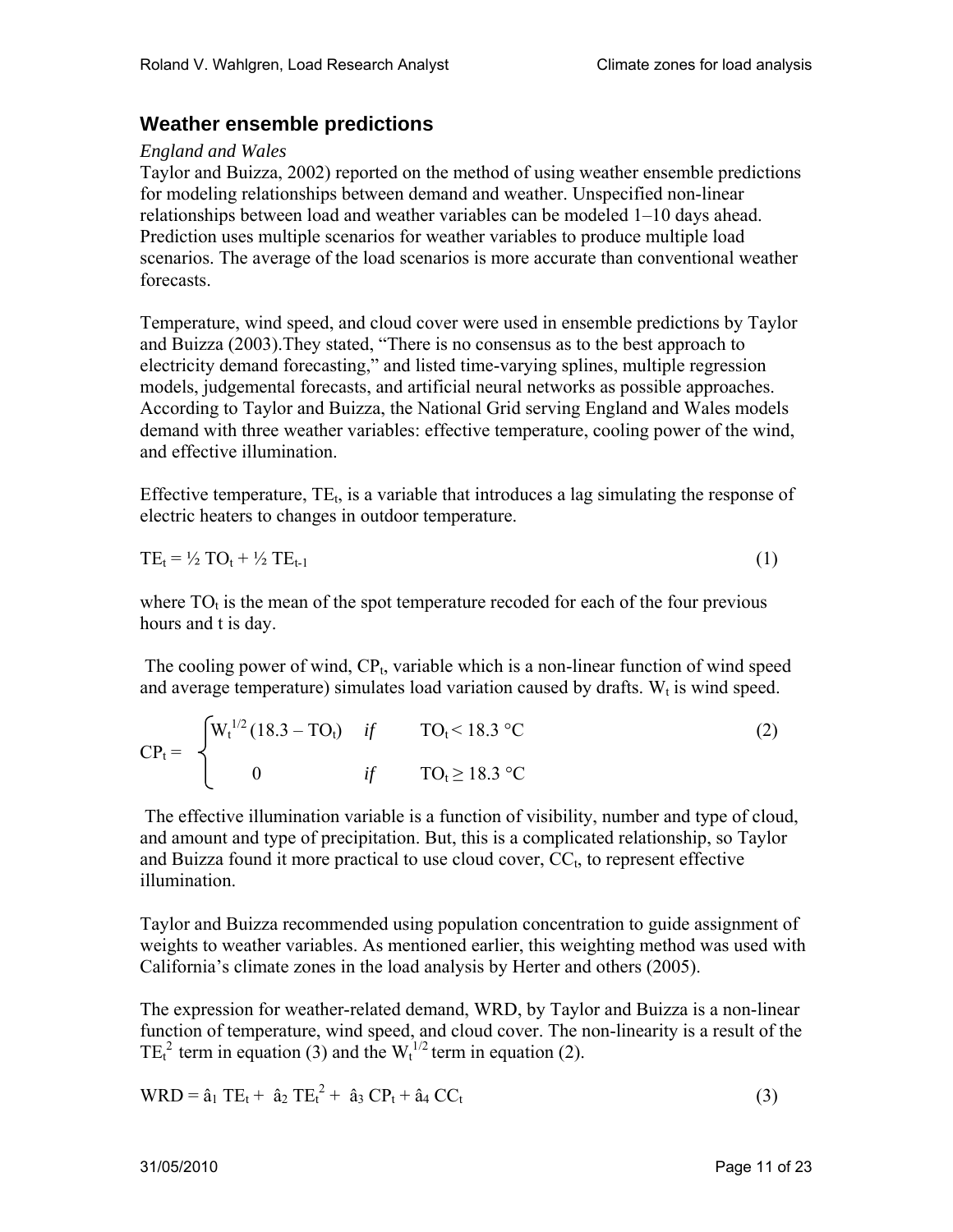where  $\hat{a}_n$  are constants.

Base load (non-weather related demand) can be predicted separately by a univariate autoregressive moving average (ARMA)-regression model.

Multiple weather scenarios can be input into equation (3) to generate multiple WRD scenarios. The mean of the multiple scenarios provides an accurate demand forecast. Forecasts can be compared using the formula for mean absolute predicted error (MAPE):

 $\text{MAPE} = (1/N) \times \Sigma \left[ \left( P_{\text{actual }i} - P_{\text{predicted }i} \right) / P_{\text{actual }i} \right]; \text{ sum from } i = 1 \text{ to } i = N \right]$  (4)

where  $P_{actual i}$  = actual load on day i,  $P_{predicted i}$  = forecast value of load on day i, N = total number of data (hours). MAPE is the standard for load forecasts (Yazdi, 2009).

## **Increasing the value of weather information for load forecasting**

#### *China*

Load analyses are more representative when geographic distribution is taken into account (Zhang and others, 2006). Heating load is a function of winter air temperatures. Cooling loads are a function of summer temperatures. Zhang and colleagues made the interesting observation that "…degree-hour is a better parameter in predicting cooling load than degree-day because cooling is usually carried out intermittently throughout the day." They also pointed out solar radiation affects both heating and cooling loads.

## *USA*

A workshop in November 2002 in Boulder, Colorado, issued a report (Hackney, 2003) with suggestions of interest to BC Hydro's load analysts. These included:

- "Better demand models will require more accurate forecasts of dry bulb temperature at the micro-spatial scale where the electric demand actually takes place, not at airports…hourly time intervals…higher frequencies…better" (Monforte, 2003);
- "Better load forecasts would result from increased frequency of reporting current data, and improved accuracy of short-range meteorological models: …, local mesoscale effects, cloud cover, and precipitation forecasts (especially in summer convection, which affects peak load forecasts)" (Walshe, 2003);
- "denser networks of weather stations...frequency of reporting (hourly data) needs to be increased" (Wilson, 2003);
- "The weather information needs of the electric power community are highly specialized and not traditionally recognized in weather research. Probabilistic forecasts could help: what is the chance that temperature could exceed a certain threshold? The scientific challenges appear to be in boundary layer meteorology, thermodynamics, new probabilistic and statistics metrics, numerical modeling, and verification with limited data" (Mahoney, 2003); and
- Value of combined physical weather variables such as wind/temperature, humidity/temperature, wind speed/direction, and temperature/duration to give more information than the usual single-variable (often temperature).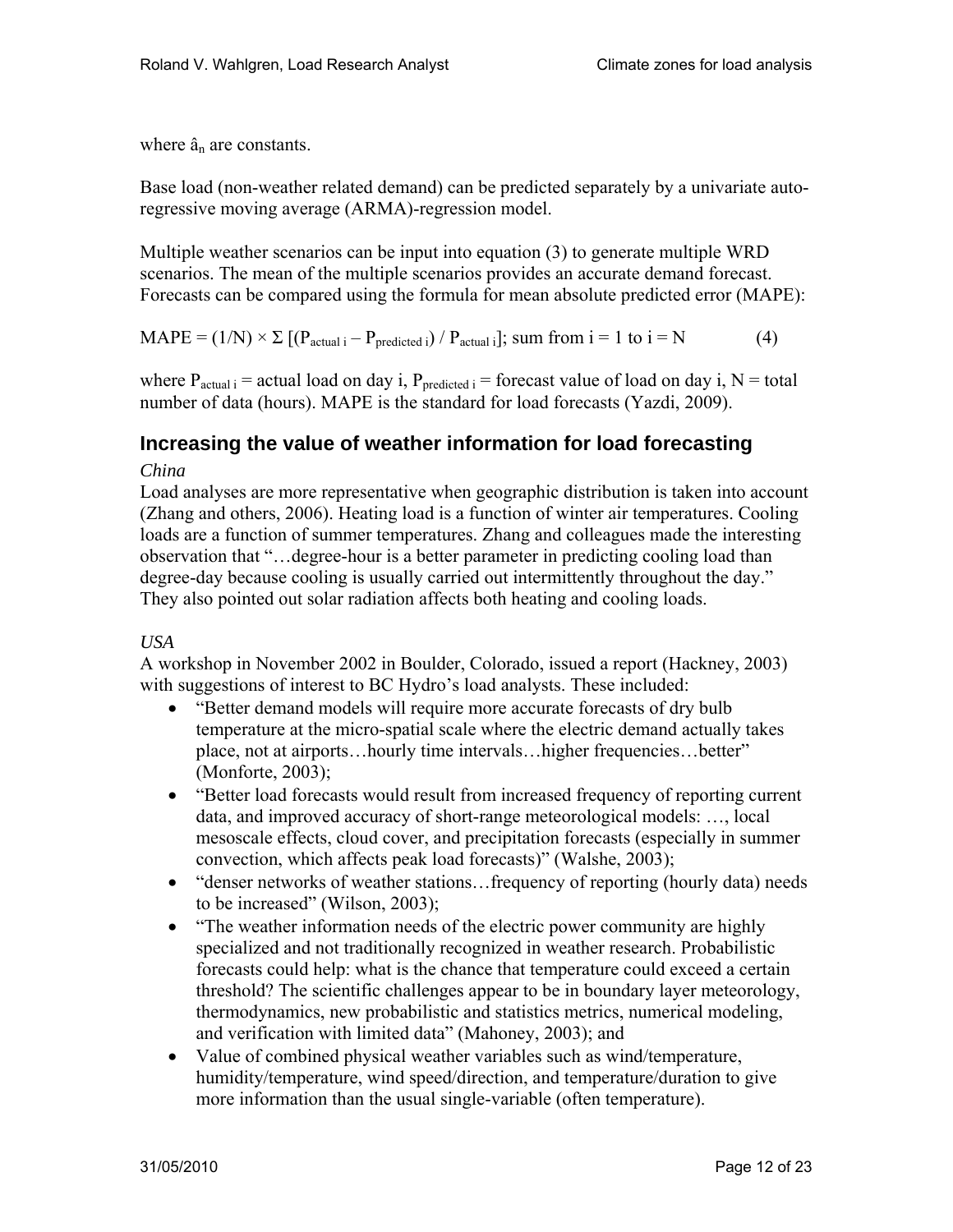## *Washington State*

An integrated engineering-econometric analysis of residential balance point temperatures used data from Puget Sound Energy, Washington State (Dubin, 2008). Dubin, like most load researchers, stated, "Temperature is the most important factor in load forecasting." He observed that the relationship between load and temperature is non-linear. This is attributed to the laws of thermodynamics, limitations of HVAC equipment, and air infiltration. Dubin noted, "…while the relationship between load and temperature has been known to be highly non-linear, applied researchers and utilities continue to adopt simple linear relationships between load and temperature often relying on summary measures such as the heating degree days at an assumed base temperature (typically 65  $\mathrm{P}$ ."

Dubin found that use of HDD65F understated the elasticity of demand between usage and temperature. The balance point temperature  $= f$  (thermostat setting, thermal properties of building envelope). For a well insulated house with several occupants and appliances in use, HDD65F would over-estimate the energy needed for heating.

Finally, Dubin noted there is a quadratic relationship between indoor and outdoor temperatures and temperature differential. An estimate of the energy lost per hour due to the temperature differential is given by the quadratic approximation:

$$
Q(t_0) = w_0 + w_1 \times (t_i - t_0) + w_2 \times (t_i - t_0)^2
$$
\n(5)

where

 $t<sub>o</sub>$  = outdoor temperature;

 $t_i$  = indoor temperature (thermostat setting);

 $w_0$  = a constant which is negative if there is sensible heat gain from occupants and appliances; and

 $w_1$ , and  $w_2$  are, like  $w_0$  constants related to the building's thermal characteristics (air volume, insulation levels, etc.).

When  $w_0$  is negative, there is a balance temperature,  $t_b$  (Figure 5). Once temperatures decrease below  $t<sub>b</sub>$ , heating is required (Figure 5).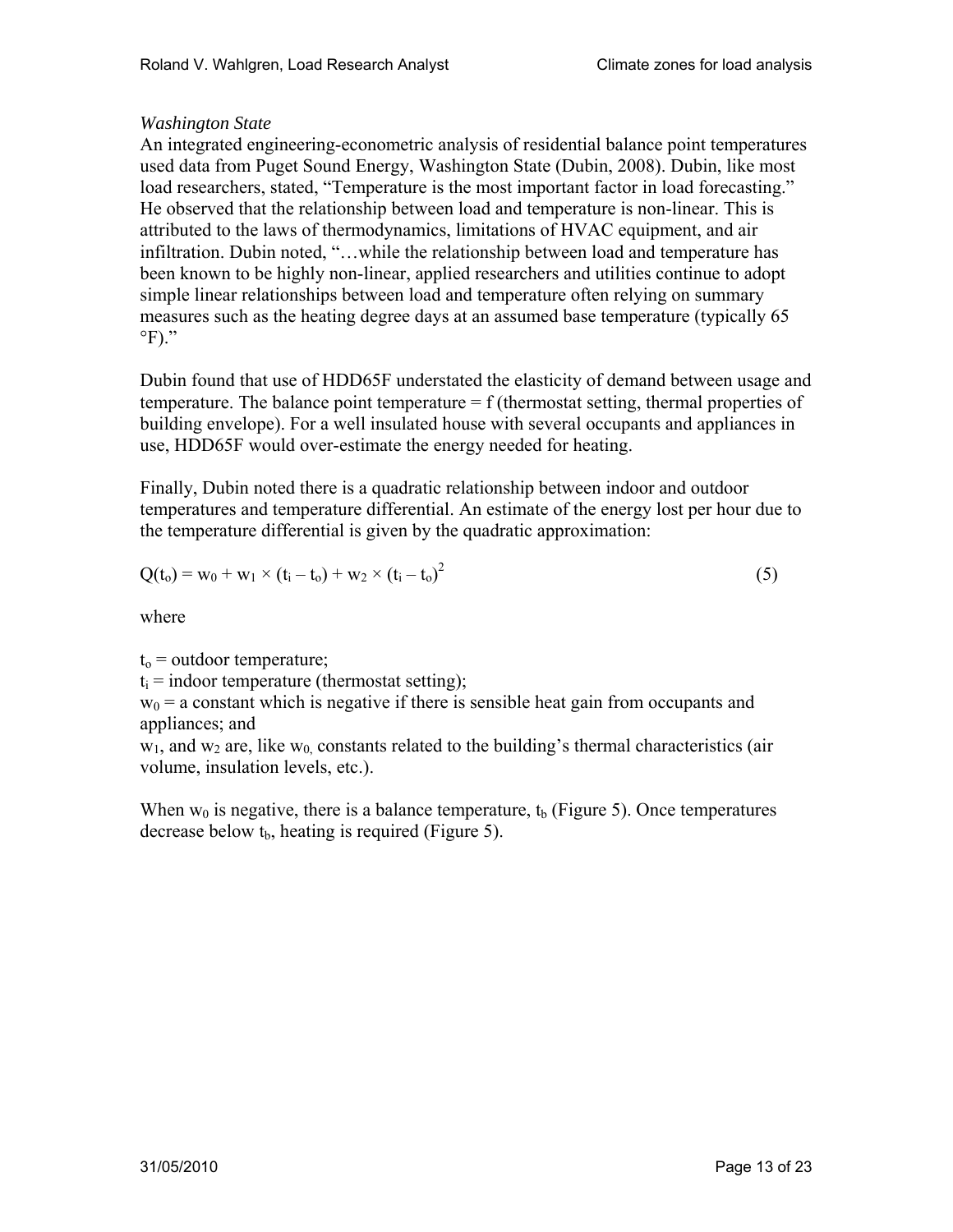

**Figure 5: Thermal load function (from Dubin, 2008, Fig. 5)** 

# *Conclusions and next steps*

The art and science of using climate zones in electrical load analysis are still in early stages of development. There is ample scope for BC Hydro's load research analysts to contribute to the advancement of the field.

In the Appendix discussion, the point was made that human comfort is temperature driven but building temperature is weather driven. This fundamental difference has often been minimized or ignored, often for practical reasons related to the types of weather data available to researchers. With the current need for increased precision and accuracy in load analyses, developing methods for working with an enhanced suite of weather variables is an obvious route for advancement.

Recommended next steps, based on the contents of this review, are outlined for BC Hydro's load analysis group with respect to using climate zones in load analysis. Some of the steps address the fundamental need for improving correlations between load demand and weather variables. The sequence of steps follows the topic's order of appearance in the text. Suggestions include the following:

- Evaluate whether the current four climate zones are providing the desired quality of load forecasting accuracy. Consider weighting regions by population density;
- Locate weather data less than hourly. Overcome bias for hourly data simply because it is easy to switch between energy and power (capacity) values;
- Continue testing and calibrating methods for using clustering to generate climate zones;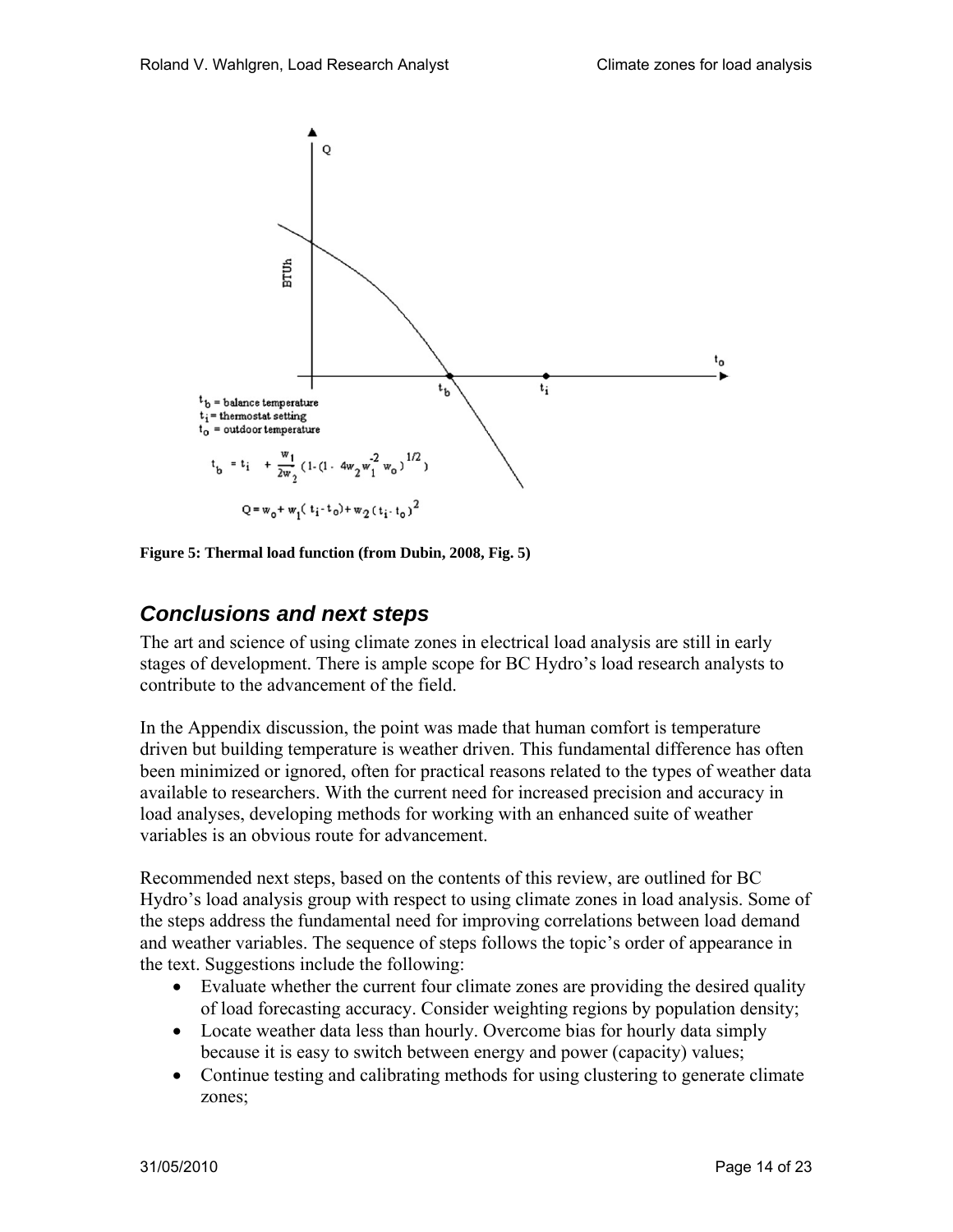- Try zoning based on HDD/CDD ratios because portable air-conditioning units and evaporative cooling units are increasingly accessible to homeowners at bigbox building supply retailers;
- Allow for urban heat island effects in analyses and attempt to quantify effects for major population centres in BC;
- Tabulate the many weather variables of potential use for load forecasting and quantify the relative importance of each;
- Experiment with zoning according to HDD—similar to Energy Star®—but allow up to, say, 10 zones in BC;
- Evaluate usefulness of driving rain index in predicting demand;
- Evaluate cooling potential of evaporative cooling after precipitation events and degree to which this cooling affects demand;
- Evaluate use of moisture index in predicting demand;
- Prepare to publish (for internal use) a set of climate materials;
- Evaluate use of artificial neural networks;
- Evaluate 'dead zone' and seasonal sensitivity of demand per climate zone as this may affect recommendations for evolution of Hydro's electrical distribution network;
- Evaluate use of weather ensemble predictions with Taylor and Buizza's equation for weather related demand (equation 3) which incorporated effective temperature (lag included), cooling power of wind, and cloud cover;
- Evaluate use of degree hour versus degree day (heating and cooling);
- Establish up-to-date listing of all weather station sites in BC, plot on base map, and compare to population density;
- Test whether peak loads are correlated significantly with summer convection in BC's climate zones;
- Conduct research and development related to specialized weather information needs for load analysis [probabilistic forecasts, boundary layer meteorology, thermodynamics (of buildings), new probabilistic and statistics metrics, numerical modeling, and verification with limited data];
- Evaluate advantages to using combined or composite weather variables; and
- Evaluate use of Dubin's equation for heat loss from a building (equation 5).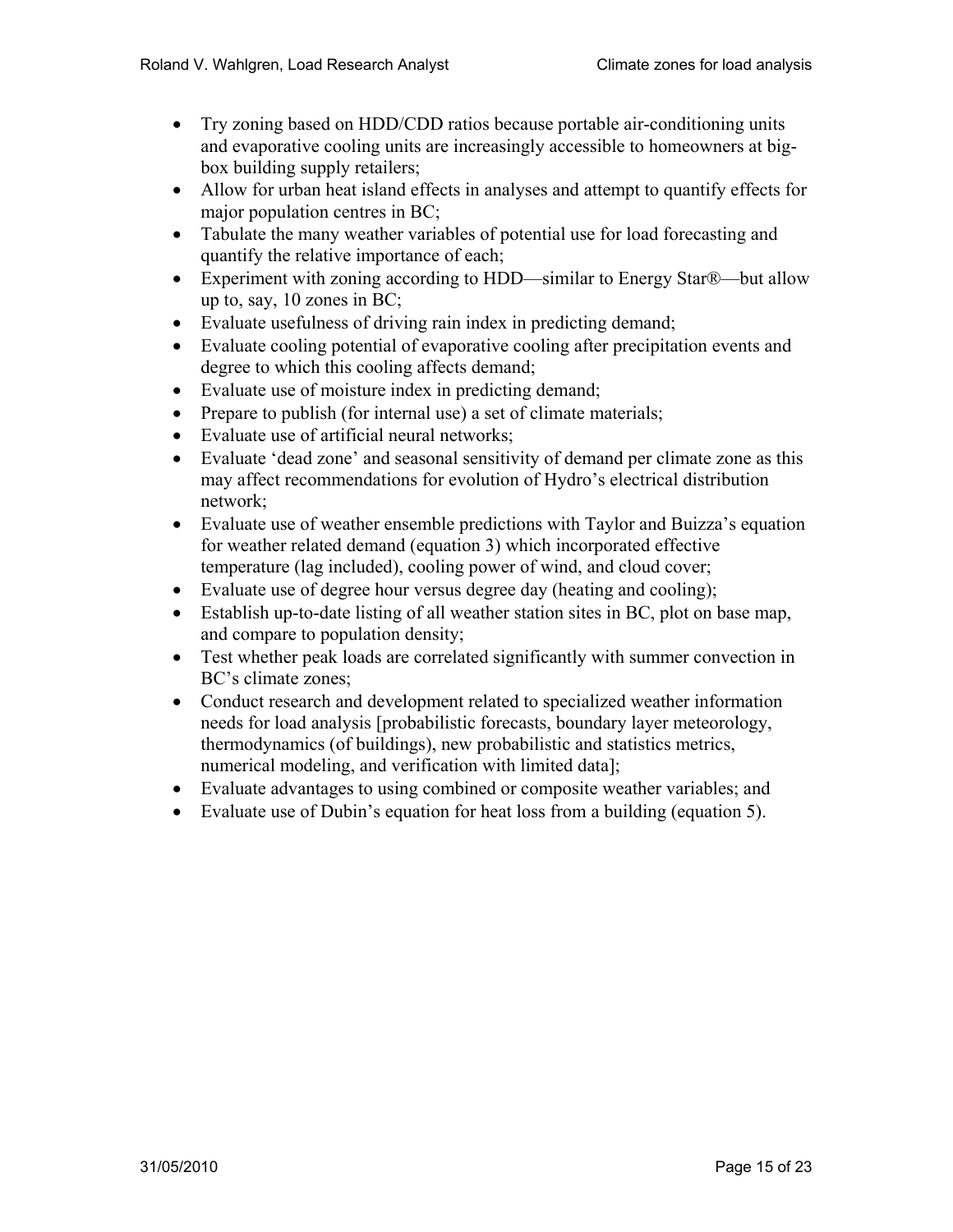# *Appendix—Thermal energy demand: scientific basis*

Demand is discussed first in terms of individual customers sensing the various stimuli associated with a weather event. Next, the customers react, leading to decisions and action about electrical energy use. Decisions and actions depend on properties of the building in which they live or work. Finally, the aggregate similar behaviour of those customers residing in numerous buildings in the same climate zone creates an electrical energy demand that Hydro must deliver through its electrical distribution base serving that climate zone (Figure A-1).



**Figure A-1: Electrical demand hierarchy (C is customers responding to weather events). Demand is supported by an electrical distribution base**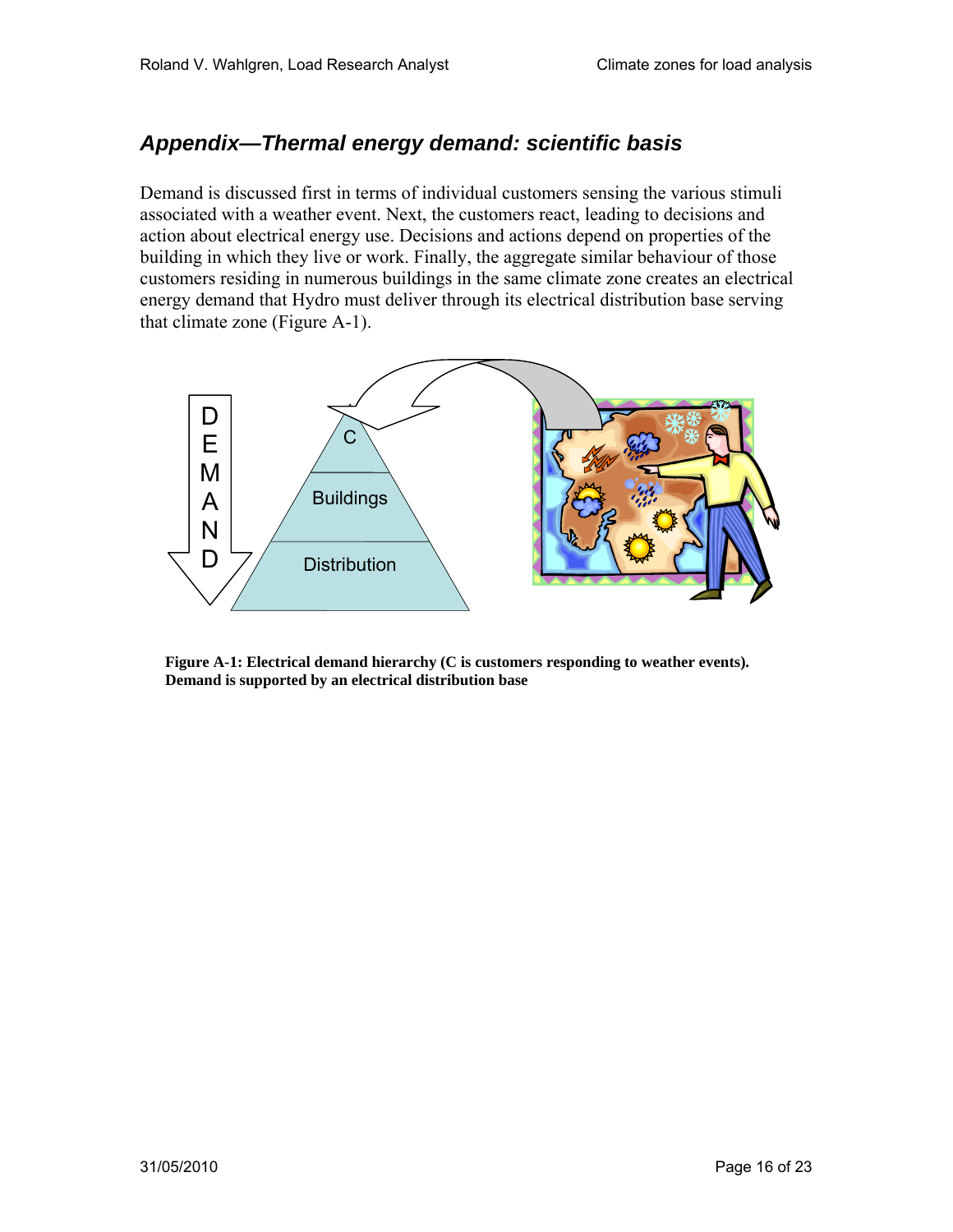# *Thermal energy demand*

Demand originates with people inside a room in a building. According to Oke (1978) their energy balance is described by the equation:

$$
Q^* + Q_M = Q_H + Q_E + Q_G + \Delta Q_S \qquad [W \, m^2]
$$
 (A-1)

where  $Q^*$  is net all-wave radiation flux density inside the room,  $Q_M$  is metabolic heat production by the people,  $Q_H$  is sensible heat flux density from the air in the room,  $Q_E$  is latent heat flux density inside the room,  $Q<sub>G</sub>$  is sub-surface (ground) heat flux density in the room, and  $\Delta Q_S$  is net change of body heat storage (Figure A-2). Net storage must remain close to zero for humans to maintain thermoregulation and avoid having their deep body temperature decrease or increase outside a narrow range. Practically, humans feel comfortable when ambient temperatures are in the range 20–25°C. Human comfort is temperature-driven.



 **Figure A-2: Schematic of energy flux densities from a person's torso (vertical cylinder). See text for explanation of symbols (after Oke, 1978, Fig. 7.10)** 

The energy balance of the building (and its air volume) housing the people is, according to Oke (1978):

$$
Q^* + Q_F = Q_H + Q_E + Q_G + \Delta Q_S \qquad [W \, m^{-2}] \tag{A-2}
$$

where  $Q^*$  is net all-wave radiation flux density of the building envelope,  $Q_F$  is the total internal anthropogenic heat release from space heating, cooking, lighting, electrical appliances, and metabolism of humans and pet mammals,  $O<sub>H</sub>$  is sensible heat flux density,  $Q_E$  is latent heat flux density,  $Q_G$  is ground heat flux density, and  $\Delta Q_S$  is net change of heat storage in the building materials and air volume (Figure A-3).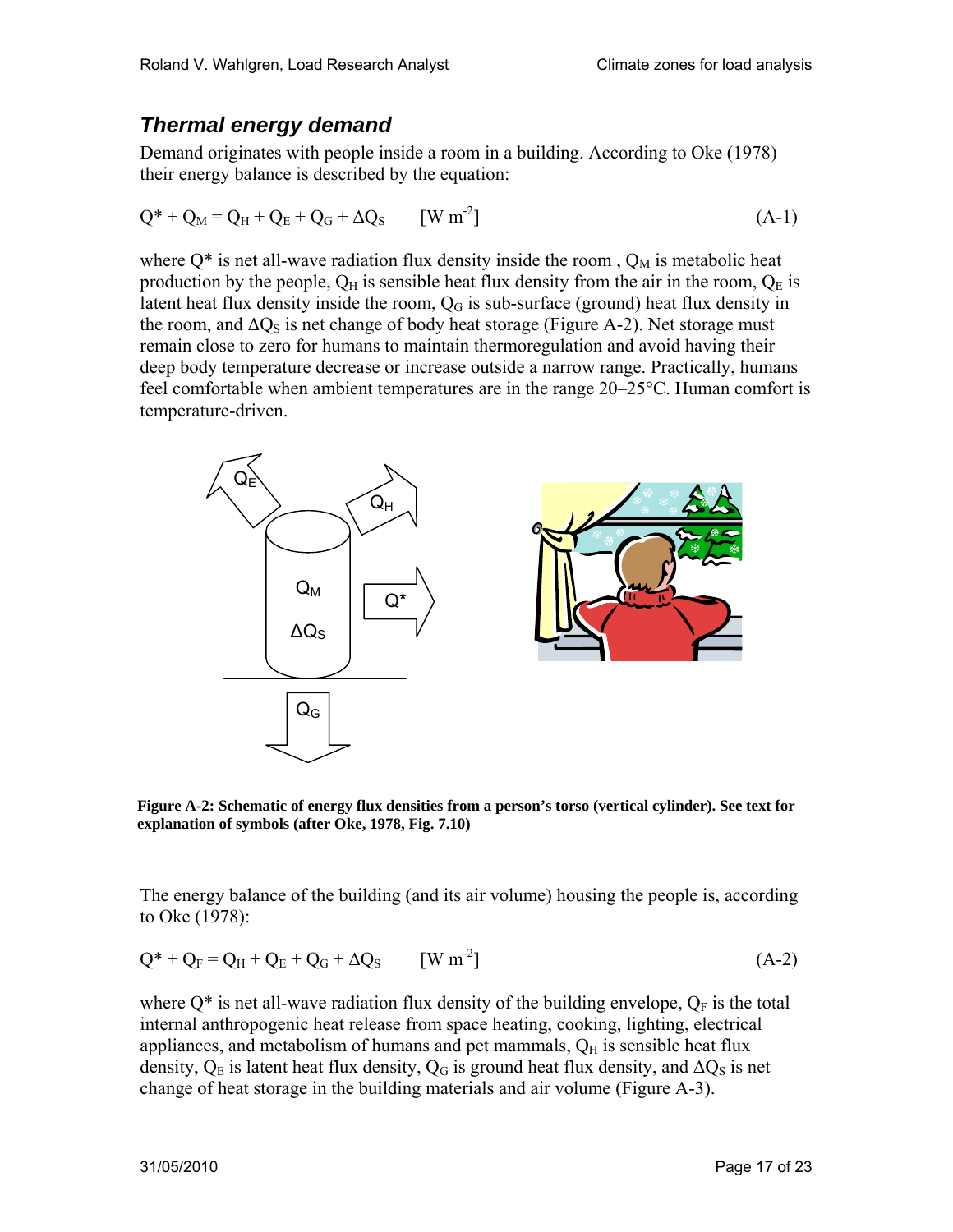

**Figure A-3: Schematic of energy flux densities from a building. See text for explanation of symbols (after Oke, 1978, Fig. 7.10)** 

Sensible heat flux density,  $Q_H$ , from the building's exterior depends on wind speed and the thermal gradient between the inside and outside air. Evaporative heat flux density,  $Q<sub>E</sub>$ , can be significant if the building is wet from rain or melting snow. Heat loss to the ground,  $Q_G$ , depends on how much of the building contacts the ground, the thermal properties of building materials, and the temperature gradient between building and ground. Building interior temperature is weather-driven, not only temperature-driven.

A combination of weather variables may cause a building interior temperature too low for human comfort.  $Q_F$  increases when people decide to add heat to the building's interior air volume. This action adjusts the building's energy balance which adjusts the energy balances of individual people inside the building. The net effect, for an electrically heated building, is demand for electrical energy. In practice, there is rarely enough information known about a customer's residential building to construct models based on equation (A-2). A simple model for the relationships between regional weather, energy-use decisions by customers, and demand is shown in Figure A-4.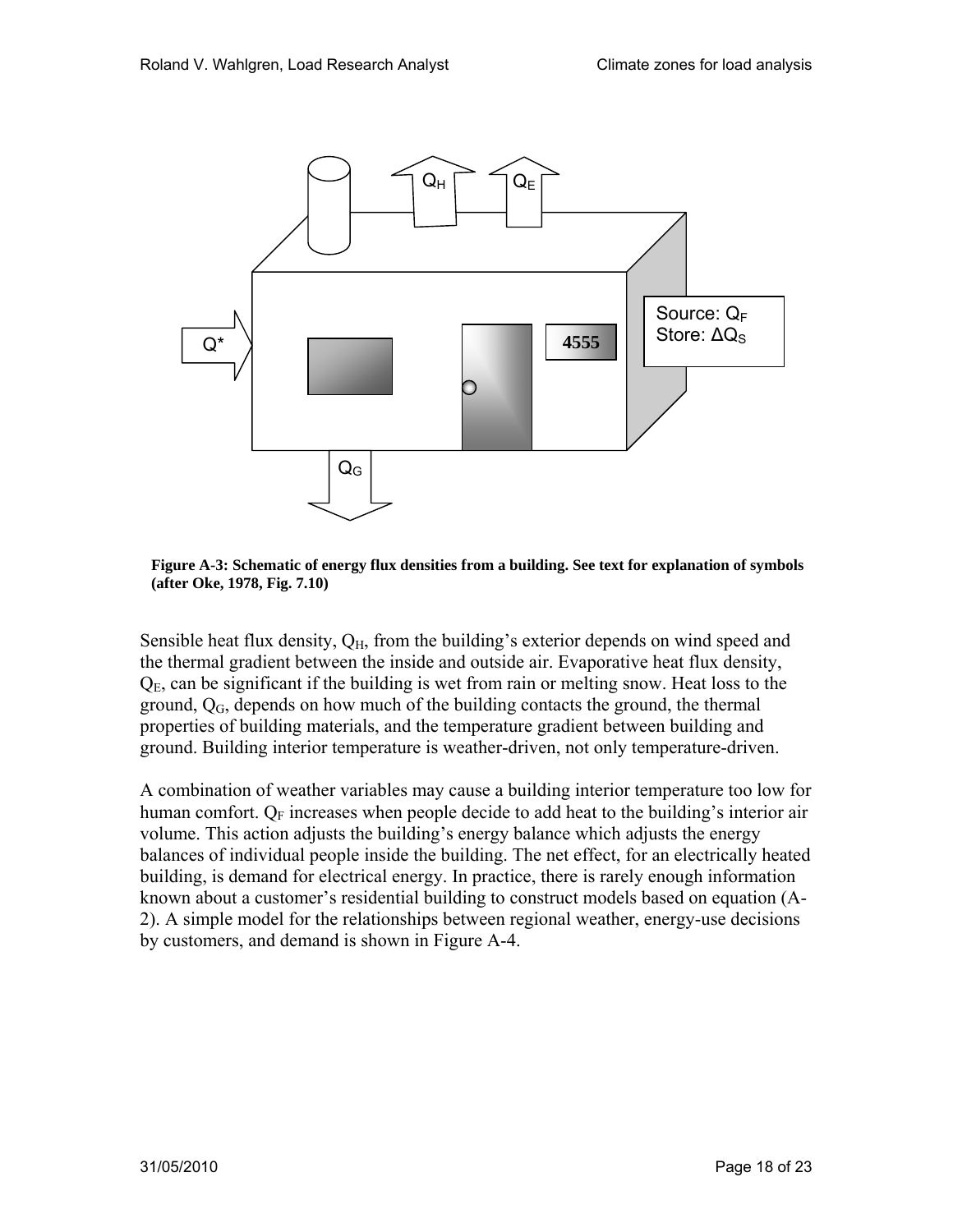

**Figure A-4: A simple model for the relationships between regional weather, energy-use decisions by customers, and electrical demand** 

The model response, in terms of electrical energy use, of a particular building to weather variables, could be expressed by simple or multiple linear regressions. Electrical energy use against cooling degree days for a hospital building was modeled in this way in an example in ASHRAE (2005). The simple linear regression is shown in Figure A-5. This technique has been used by BC Hydro's load research analysts (Scott Albrechtsen, 2009, personal communication).



**Figure A-5: Simple linear regression of daily energy use versus cooling degree-days in a hospital building (ASHRAE, 2005, p. 32.30, Fig. 19). Open squares represent data from utility bills excluded from the regression. The solid black line is the fit by the baseline equation**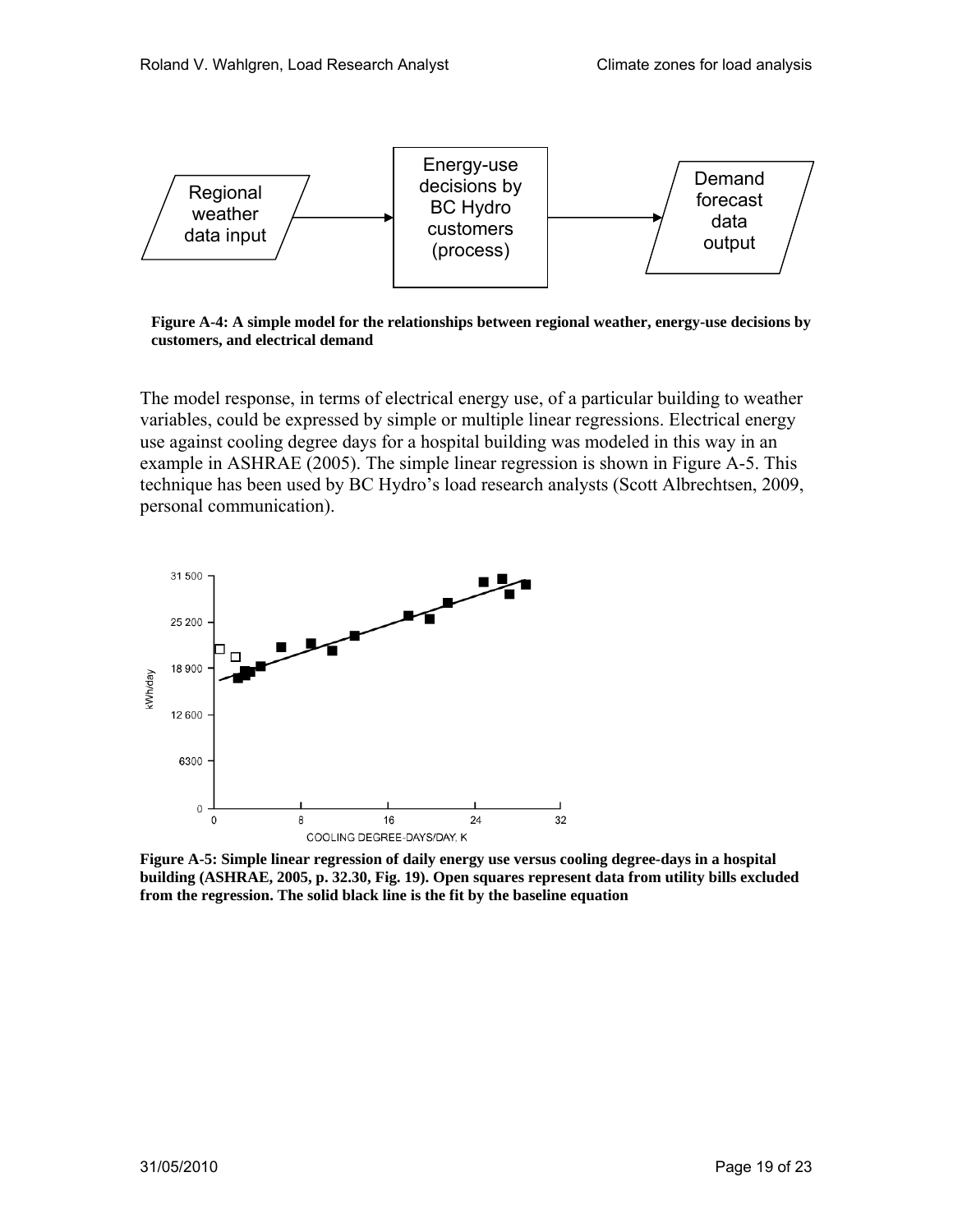A simple linear regression model for a non-electrically heated single-family dwelling is shown in Figure A-6. This is a model of the response of the building's water heater and furnace motor to the single weather variable, heating degree-days per day. An unknown amount of the correlation between daily electrical consumption and HDD/day stems from the fact that lighting uses at northern latitudes increase as the weather gets seasonally colder. The HDD/day variable could be viewed as an index of composite electrical energy consumption in a household. Each building to which the linear regression model,  $y = mx + b$ , is applied will have a unique signature pair of constants for the slope (regression coefficient), m, and y-intercept (base constant), b.



**Daily Electrical Energy Consumption vs HDD/day**

**Figure A-6: Simple linear regression of daily energy use versus heating degree-days in the author's single-family dwelling building. A test was performed for the hypothesis that there is zero correlation between daily electrical consumption and HDD/day for this building, at the 5% level of significance: data points, n =6; number of variables = 2; therefore, 4 degrees of freedom; coefficient of**  determination,  $R^2$  = 0.9406; coefficient of correlation,  $R = 0.970$ ; from a table (Arkin and Colton, **1963) of critical absolute values of correlation coefficient, R, the 5% critical point is 0.811; since 0.970 exceeds 0.811, reject the null hypothesis. Consumption information was from the account bills for the year 2008. Degree-day information was from www.weatherdatadepot.com (Weather station code YVR, Vancouver International Airport, Balance point temperature 60°F)** 

ASHRAE (2005, p. 32.22) supported the use of correlation methods in analysing energy consumption in buildings, using databases generated from measured data. The organization cautioned against extrapolation and inadvertent exclusion of an important feature of the building system when constructing the correlation. A statistical approach using least-squares regression is appropriate for demand side management studies (ASHRAE, 2005, pp. 32.24–32.25). A further caution was model coefficients generally have little or no physical meaning. Meaningful simulations are possible, however.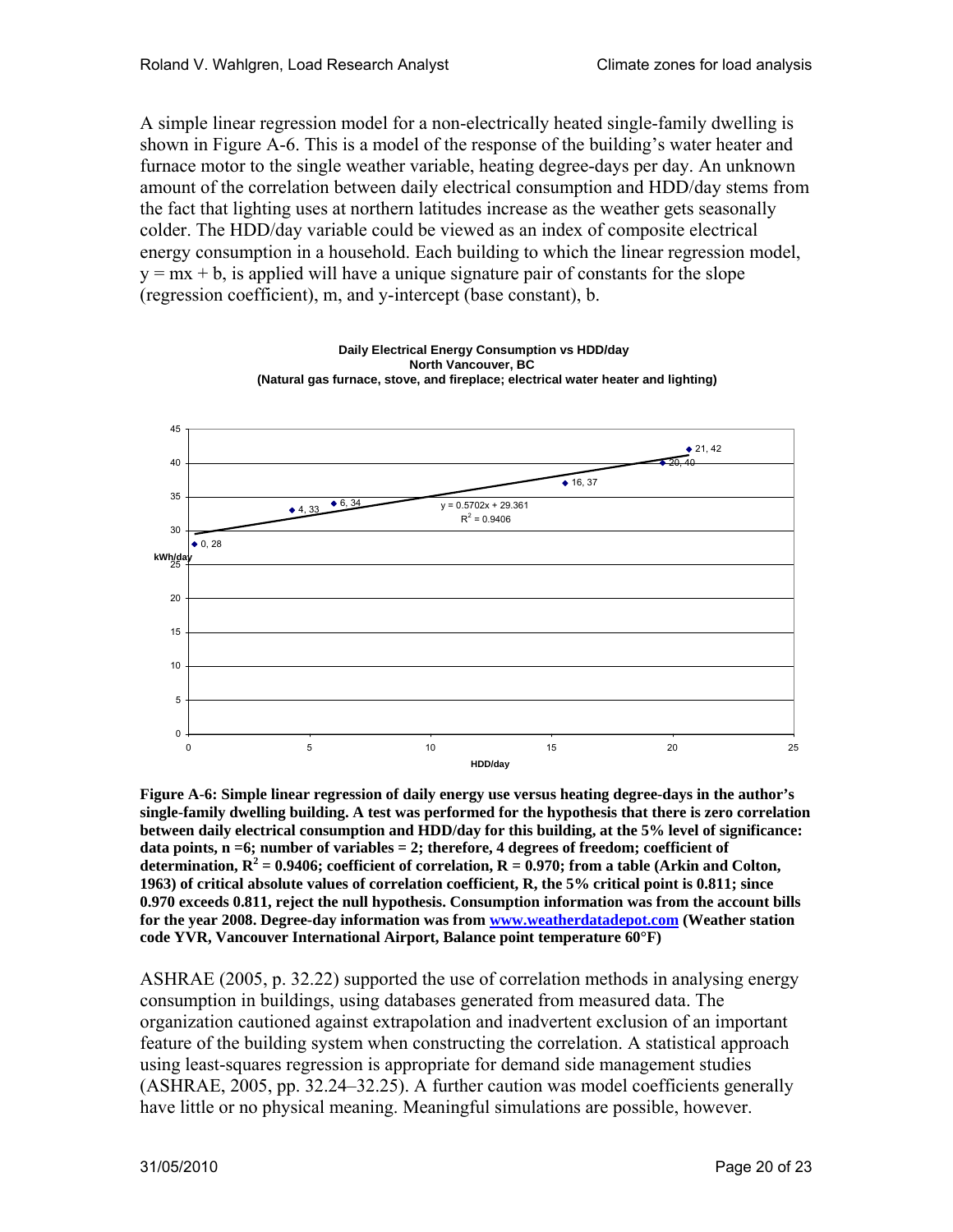# *References*

Albrechtsen, S. 2009. Clustered Hourly Temperature of BC Hydro Distribution Areas for Weather Modelling in Load Analysis. BC Hydro Power Smart: Load Analysis, Burnaby , BC, March 11, 2009.

Arkin, H. and Colton, R.R. 1963. *Tables for statisticians*. Barnes & Noble.

ASHRAE. 2005. *2005 ASHRAE Handbook —Fundamentals*. SI Edition. American Society of Heating, Refrigerating and Air-Conditioning Engineers, Inc., Atlanta, Georgia, USA

BC Hydro. 2007. *Substation Load Forecasting: Distribution Planning*, March 2007 (Available at http://w3/d/kbus/operations/sam/dplanning/area/docs/Substation\_Load\_Forecast.pdf, June 1, 2009).

Briggs, R.S., R.G. Lucas, Z.T. Taylor. 2002. Climate Classification for Building Energy Codes and Standards. Technical Paper Final Review Draft. Pacific NW National Laboratory, 34 p. (Available at http://www.energycodes.gov/implement/pdfs/climate\_paper\_review\_draft\_rev.pdf, May 27, 2009).

British Columbia Building Code. 2003. Appendix C — Climatic Information for Building Design in Canada. British Columbia Building Code 1998: 753–763 (Available at http://www.quickscribe.bc.ca/images2/bcappc.pdf, May 27, 2009).

Cornick, S. and M.Z. Rousseau. 2003. Understanding the severity of climate loads for moisture-related design of walls*. IRC Building Science Insight 2003 Seminar Series*. National Research Council of Canada (Available at http://irc.nrc-cnrc.gc.ca/pubs/fulltext/nrcc46775/nrcc46775.pdf, May 27, 2009).

Dubin, J.A. 2008. An integrated engineering-econometric analysis of residential balance point temperatures. *Energy Economics* 30:2537–2551 (Available at http://www.pacificeconomicsgroup.com/jad/Energy%20Economics%20(Dubin).pdf, May 27, 2009).

Hackney, J., 2003: *Report of the Workshop on Increasing the Value of Weather Information in the Operation of the Electric Power System*. Boulder, CO: Environmental and Societal Impacts Group, National Center for Atmospheric Research (Available at http://www.isse.ucar.edu/electricity/workshop/Report/Electricity\_All.pdf, May 26, 2009).

Hayati, M. and Y. Shirvany. 2007. Artificial Neural Network Approach for Short Term Load Forecasting for Illam Region*. International Journal of Electrical, Computer, and Systems Engineering* 1(2):121–125 (Available at http://www.waset.org/ijecse/v1/v1-2-18.pdf, May 27, 2009).

Herter, K., P. McAuliffe, and A. Rosenfeld. 2005. Observed Temperature Effects on Hourly Residential Electric Load Reduction in Response to an Experimental Critical Peak Pricing Tariff. *Lawrence Berkeley National Laboratory, Paper LBNL-58956*. (Available at http://repositories.cdlib.org/lbnl/LBNL-58956, May 27, 2009).

Hor, C.-L., S.J. Watson, and S. Majithia. 2005. Analyzing the Impact of Weather Variables on Monthly Electricity Demand. *IEEE Transactions on Power Systems* 20(4):2078–2085 (Available at http://www.exeter.ac.uk/cornwall/academic\_departments/csm/staff/ching-laihor/downloads/Hor\_03.pdf.pdf, May 27, 2009).

Lam, J.C., C.L. Tsang, L. Yang, and Danny H.W. Li. 2005. Weather data analysis and design implications for different climatic zones in China. *Building and Environment* 40(2): 277–296 [Abstract, available at doi:10.1016/j.buildenv.2004.07.005 ].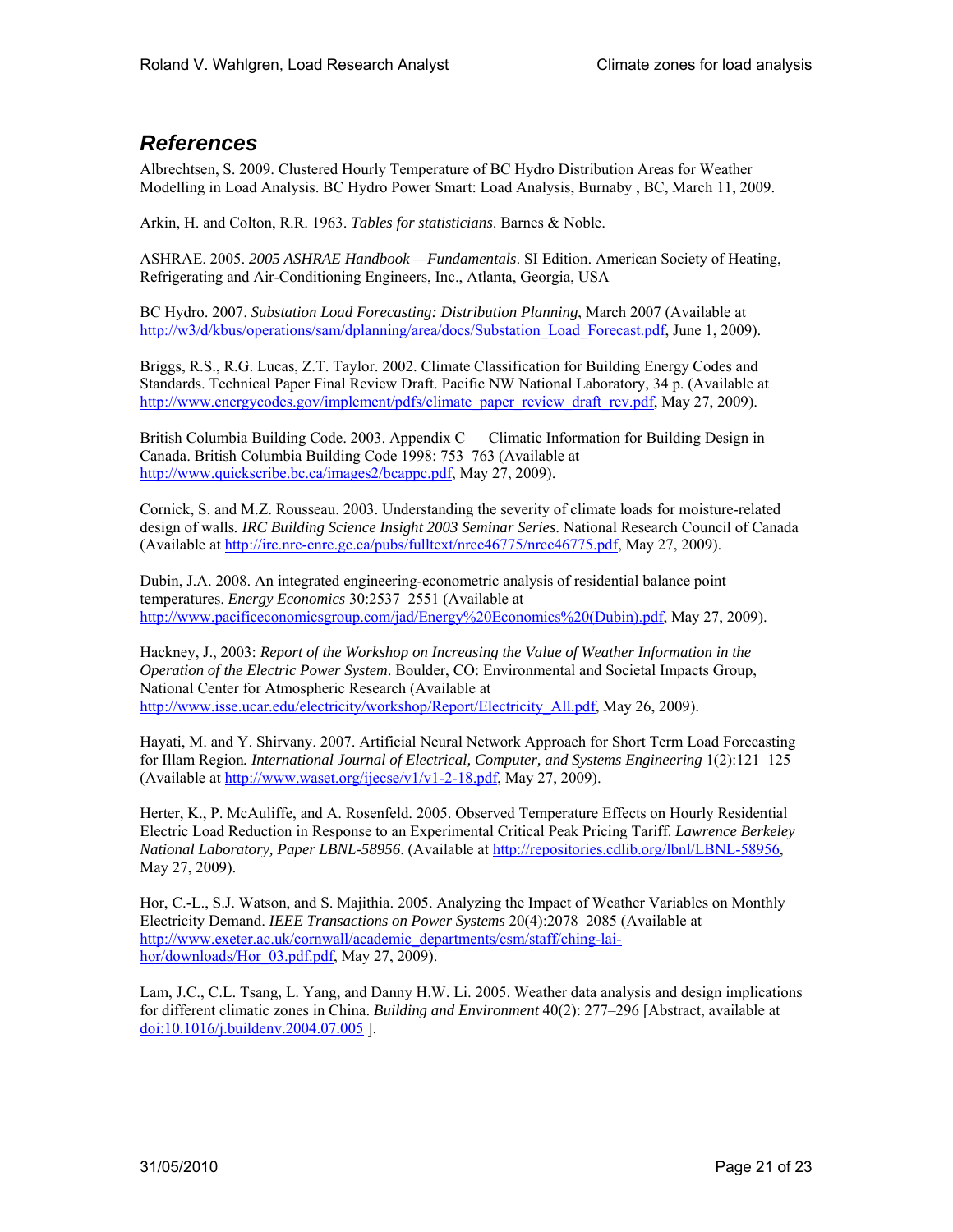Mahoney, Bill. 2003. Summaries of the Presentations: Decision Tools—Research and Technology Transfer. In Hackney, J., 2003: *Report of the Workshop on Increasing the Value of Weather Information in the Operation of the Electric Power System*. Boulder, CO: Environmental and Societal Impacts Group, National Center for Atmospheric Research, p. 14 (Available at http://www.isse.ucar.edu/electricity/workshop/Report/Electricity\_All.pdf, May 26, 2009).

Mepokee, J., D.L. Enke, and C.H. Dagli. 2004. Fuzzy neural network models for electrical load forecasting. Vol. 14 pp. 955–960. Intelligent Systems Through Artificial Neural Networks Smart Engineering Systems Design; Neural Networks Fuzzy Logic, Evolutionary Programming Data Mining Complex Systems and Artificial Life, St. Louis, Missouri, ASME [Abstract, available at

http://scholarsmine.mst.edu/post\_prints/FuzzyNeuralNetworkModelsForElectricalLoad\_09007dcc8056487 a.html, May 27, 2009].

Monforte, F. 2003. Summaries of the Presentations: Demand Modeling. In Hackney, J., 2003: *Report of the Workshop on Increasing the Value of Weather Information in the Operation of the Electric Power System*. Boulder, CO: Environmental and Societal Impacts Group, National Center for Atmospheric Research, p. 10 (Available at http://www.isse.ucar.edu/electricity/workshop/Report/Electricity\_All.pdf, May 26, 2009).

Natural Resources Canada. 2009. Climate Zones—Energy Star®. Natural Resources Canada, Office of Energy Efficiency. (Available at http://oee.nrcan.gc.ca/residential/personal/windows-doors/climatezones.cfm?attr=4; May 19, 2009).

Nelson, D.J. 2003a. Utility Load Forecasts—The Potential to Move from Macro to Micro. Business Systems Group. August, 2003 (Available at http://bchx/library/ViewAttachment.asp?d=1882, June 1, 2009).

Nelson, D.J. 2003b. Typical Year Construction. Business Systems Group. November 25, 2003 (Available at http://bchx/library/ViewAttachment.asp?d=1880, June 1, 2009).

Nelson, D.J. 2004. Understanding Load Shapes—White Paper. Business Systems Group. April 2004 (Available at http://bchx/library/ViewAttachment.asp?d=1879, June 1, 2009).

Oke, T.R.1978. *Boundary Layer Climates*. Methuen.

Osborn, J., C. Marnay, and J. McMahon. 1999. Modeling the Effects of Appliance Standards through Geographic Analysis. Lawrence Berkley National Laboratory. (Available at http://proceedings.esri.com/library/userconf/proc99/proceed/papers/pap515/p515.htm; May 19, 2009).

Piras, A., A. Germond, B. Buchenel, K. Imhof, and Y. Jaccard 1996. Heterogenous artificial neural network for short term electrical load forecasting*. IEEE Transactions on Power Systems* 11(1):397–402 [Abstract, available at http://infoscience.epfl.ch/record/102196, May 27, 2009].

Taylor, J.W. and R. Buizza. 2002. Neural network load forecasting with weather ensemble predictions. *IEEE Transactions on Power Systems* 17(3): 626–632 [Abstract, available at http://ieeexplore.ieee.org/Xplore/login.jsp?url=http%3A%2F%2Fieeexplore.ieee.org%2Fiel5%2F59%2F22 197%2F01033703.pdf&authDecision=-203, May 27, 2009].

Taylor, J.W. and R. Buizza. 2003. Using Weather Ensemble Predictions in Electricity Demand Forecasting. *International Journal of Forecasting* 19: 57–70 (Available at http://users.ox.ac.uk/~mast0315/EnsemblesForLoad.pdf, May 27, 2009.